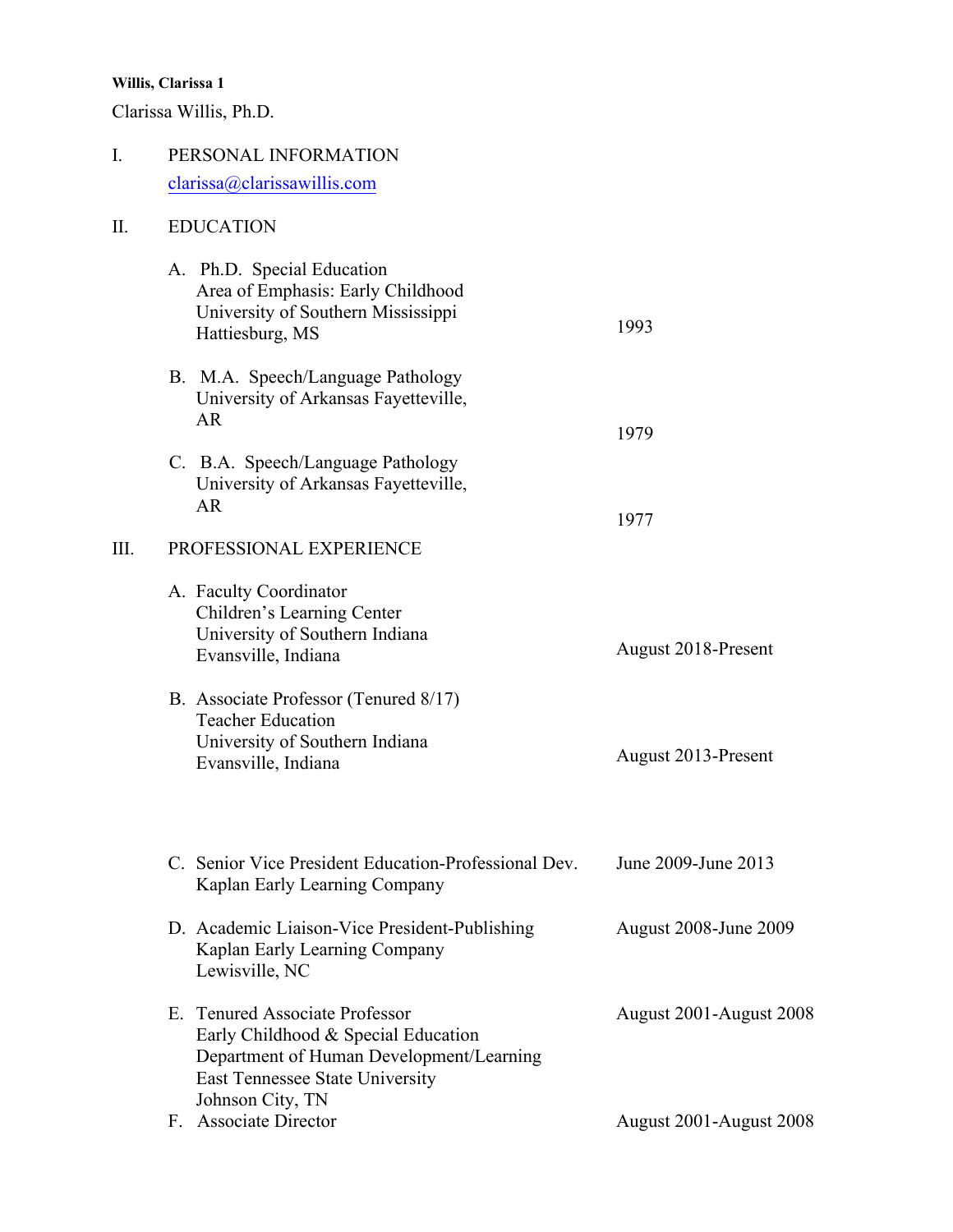|                | Center for Early Childhood Learning and Development<br>East Tennessee State University<br>Johnson City, TN                            |           |
|----------------|---------------------------------------------------------------------------------------------------------------------------------------|-----------|
|                | G. Assistant Professor<br>Department of Curriculum and Instruction<br>Arkansas Tech University<br>Russellville, AR                    | 1997-2001 |
|                | H. Executive Director<br>Southern Early Childhood Association<br>Little Rock, AR                                                      | 1995-1997 |
| $\mathbf{I}$ . | <b>Assistant Professor</b><br>Department of Special Education<br><b>East Tennessee State University</b><br>Johnson City, TN           | 1993-1995 |
|                | J. Early Childhood Special Needs Consultant<br>Center for Child Development<br>Hattiesburg, MS                                        | 1992-1993 |
|                | K. Program Coordinator<br><b>Facilitating Adaptations in Family Routines</b><br>University of Southern Mississippi<br>Hattiesburg, MS | 1990-1992 |
|                | L. Assistive Technology Consultant<br>University Affiliated Programs (UAP)<br>University of Southern Mississippi<br>Hattiesburg, MS   | 1992-1993 |
|                | M. Speech-Language Pathologist<br>Mayflower Public Schools<br>Mayflower, AR                                                           | 1989-1990 |
|                | N. Early Childhood Consultant<br>Arch Ford Educational Service Cooperative<br>Russellville, AR                                        | 1989-1990 |
|                | O. Community Based Instruction Coordinator<br><b>Centers for Youth and Families</b><br>Little Rock, AR                                | 1987-1989 |
| P.             | <b>Communication Specialist</b><br>Pulaski County Special School District<br>Little Rock, AR                                          | 1983-1987 |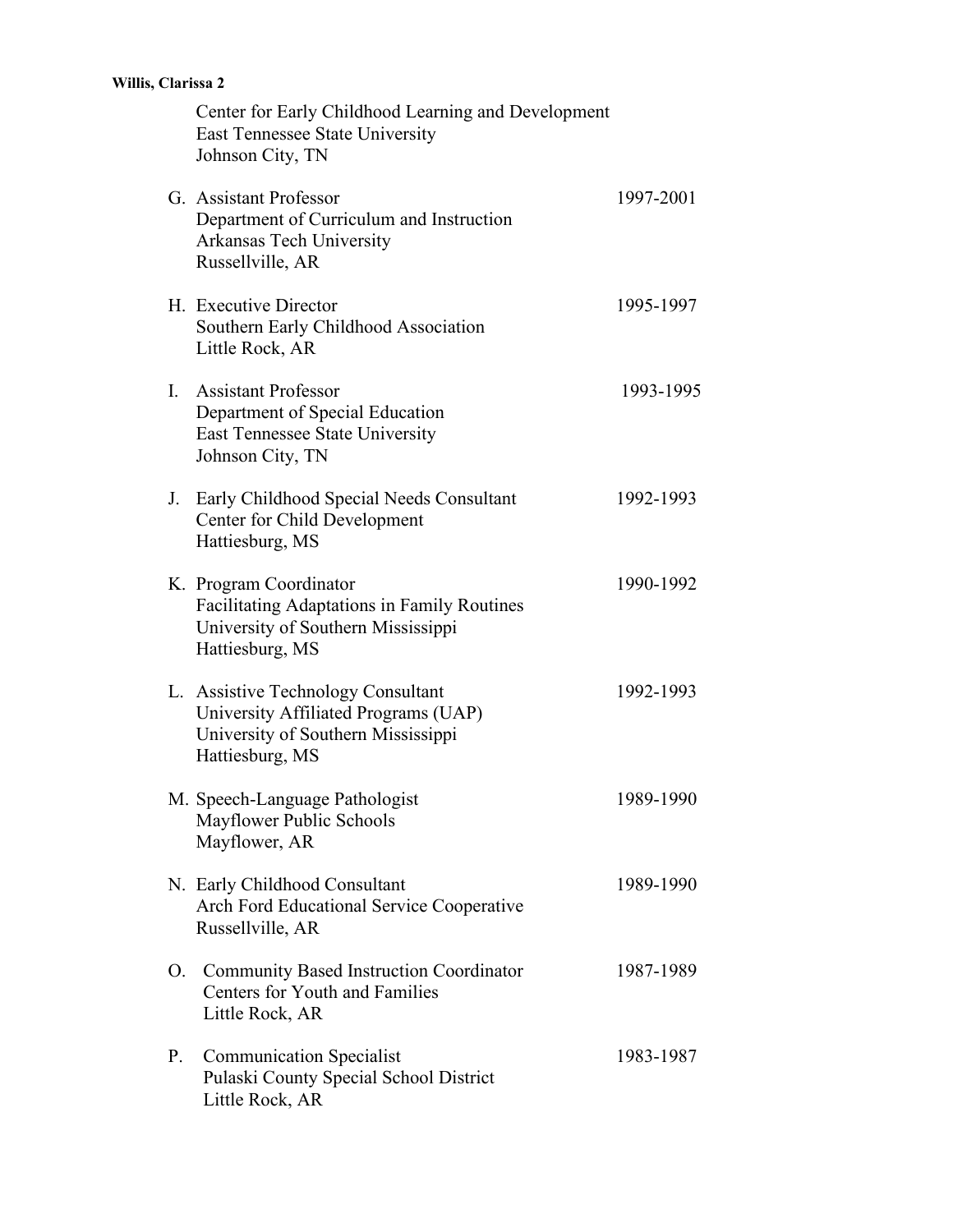#### IV. KEYNOTE ADDRESSES/PAPERS PRESENTED/WORKSHOPS

#### **Keynote Addresses**

- **Willis, C.** (2018, April). *Best practices for early education of young children.* Shanghai International Conference on Education, Shanghai, People's Republic of China.
- **Willis, C.** (2017, April). *Missed behavior of missed communication? Understanding the behavior of the children we teach.* Tennessee Methodist Preschool Association Annual Conference, Nashville, TN
- **Willis, C.** (2016, April). *Treasures from the heart: What you do does make a difference.*  Keynote presented at the Nashville Area Association for the Education of Young Children Conference, Nashville, TN.
- **Willis, C.** (2016, March). *Working with young children with autism spectrum disorder: Strategies that work.* Keynote presented at the Southern California Infant Development Association Annual Conference, San Diego, CA.
- **Willis, C.** (2013, November). *He brain, she brain: What the brain research tells us about how children learn.* Keynote presented at the New Jersey/New York Association of Jewish Day Schools, Paramus, NJ.
- **Willis, C.** (2013, October). *Learn every day: Incorporating math, science, social studies, literacy, creativity and social emotional development into multi-sensory learning environments for all children.* Keynote presented at the South Carolina Association for the Education of Young Children Conference, Columbia, SC.
- **Willis, C.** (2013, August) *Learn every day- incorporating math, science, social studies and the creative arts into developmentally appropriate environments for all children.* Keynote presented at the Greater New Orleans Association for the Education of Young Children Conference, New Orleans, LA.,
- **Willis, C.** (2013, February). *The heart-mind connection: Applying brain research to best practices for inclusive settings.* Keynote presented at the Houston Area Association for the Education of Young Children, Annual Spring Conference, Galveston, TX.
- **Willis, C.** (2013, January). *Treasures from the heart: What you do does make a difference.* Keynote presented at the Child Care Network Regional Conference, Raleigh, NC.
- **Willis, C.** (2012, November). *Learn every day: Multi-sensory learning environments for all children.* Keynote presented at the Region VI: Head Start Conference, Rogers, AR.
- **Willis, C.** (2012, October). *Teaching infants toddlers and twos with special needs.*  Keynote presented at Louisiana Early Childhood Association Annual Conference, Alexandria, LA.
- **Willis, C. (**2012, August). *Learn every day developmentally appropriate practices for young children.* Invited presentation at the Second Annual Beijing Normal University & Yale University Symposium on Early Childhood Education, Beijing, China.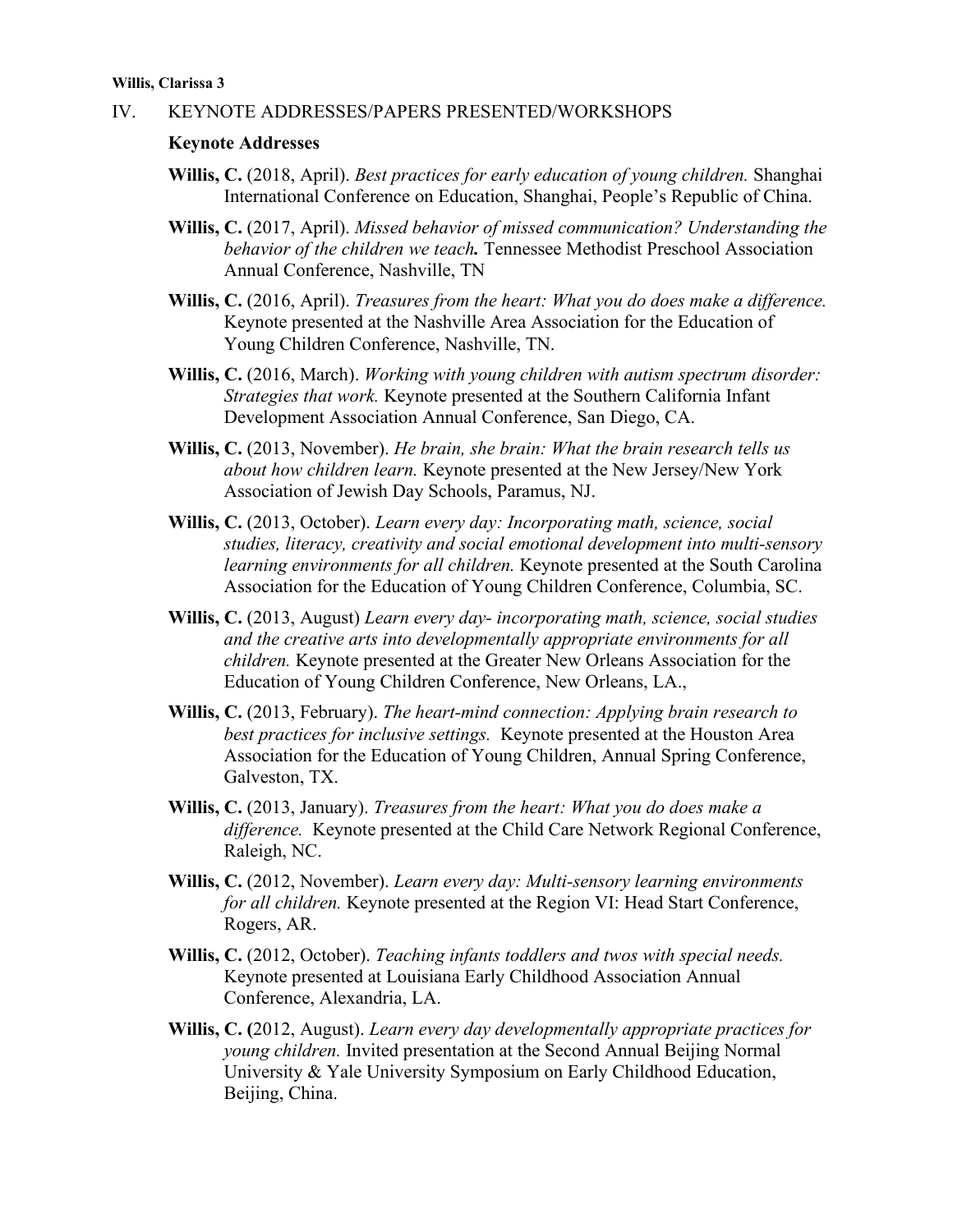- **Willis, C.** (2012, July). *Learn every day- incorporating math, science, social studies and the creative arts into developmentally appropriate environments for all children.* Keynote presented at the Mississippi Head Start Association Annual Conference, Natchez, MS.
- **Willis, C.** (2012, July). *Learn every day- incorporating math, science, social studies and the creative arts into developmentally appropriate environments for all children.* Featured Session presented at the Kentucky Coalition Annual Conference, Louisville, KY.
- **Willis, C.** (2012, May). *Autism Spectrum Disorders: Strategies that work!* Invited featured session at the Florida Association for Speech- Language Pathologist and Audiologists, Buena Vista, FL.
- **Willis, C.** (2012, February). *Inclusive literacy lessons.* Keynote presented at the Anchorage Association for the Education of Young Children Annual Conference, Anchorage, AK.
- **Willis, C.** (2012, January). *Literacy and learning.* Keynote presented at the Annual Louisiana State Department of Education Summit, Baton Rouge, LA.
- **Willis, C.** (2010, February). *I Love you! I hate you! I'm your best friend.* Keynote presented at the Tennessee Pre-Kindergarten Conference, Franklin, TN.
- **Willis, C.** (2010, February). *I Love you! I hate you! I'm your best friend.* Keynote presented at the North Carolina Pre-Kindergarten Teacher's Conference, Greensboro, NC.
- **Willis, C.** (2009, December). *I Love you! I hate you! I'm your best friend.* Keynote presented at the Georgia Kindergarten Teacher's Conference, Atlanta, GA.
- **Willis, C.** (2009, December). *Autism Spectrum Disorders: Strategies that work.*  Keynote presented to Chattanooga Early Head Start Winter Conference, Pigeon Forge, TN.
- **Willis, C.** (2009, August). *Autism Spectrum Disorders: Strategies that work.* Keynote presented at the Annual Early Childhood Conference, Dallas Baptist University, Dallas, TX.
- **Willis, C.** (2009, July) *I Love you! I hate you! I'm your best friend.* Keynote presented at the Missouri Kindergarten Teacher's Conference, Osage Beach, MO.
- **Willis, C.** (2009, April). *Autism spectrum disorders: Strategies that work!* Keynote presented at the Indiana Association for the Education of Young Children. Indianapolis, IN
- **Willis, C.** (2008, September). *Treasures from the Heart: What you do does make a difference.* Keynote presented at the North Carolina Association for the Education of Young Children Conference. Greensboro, NC.
- **Willis, C.** (2008, July). *Autism Spectrum Disorder: Understanding the puzzle.* Keynote presented at the Montana State University at Billings Annual Summer Symposium, Billings, MT.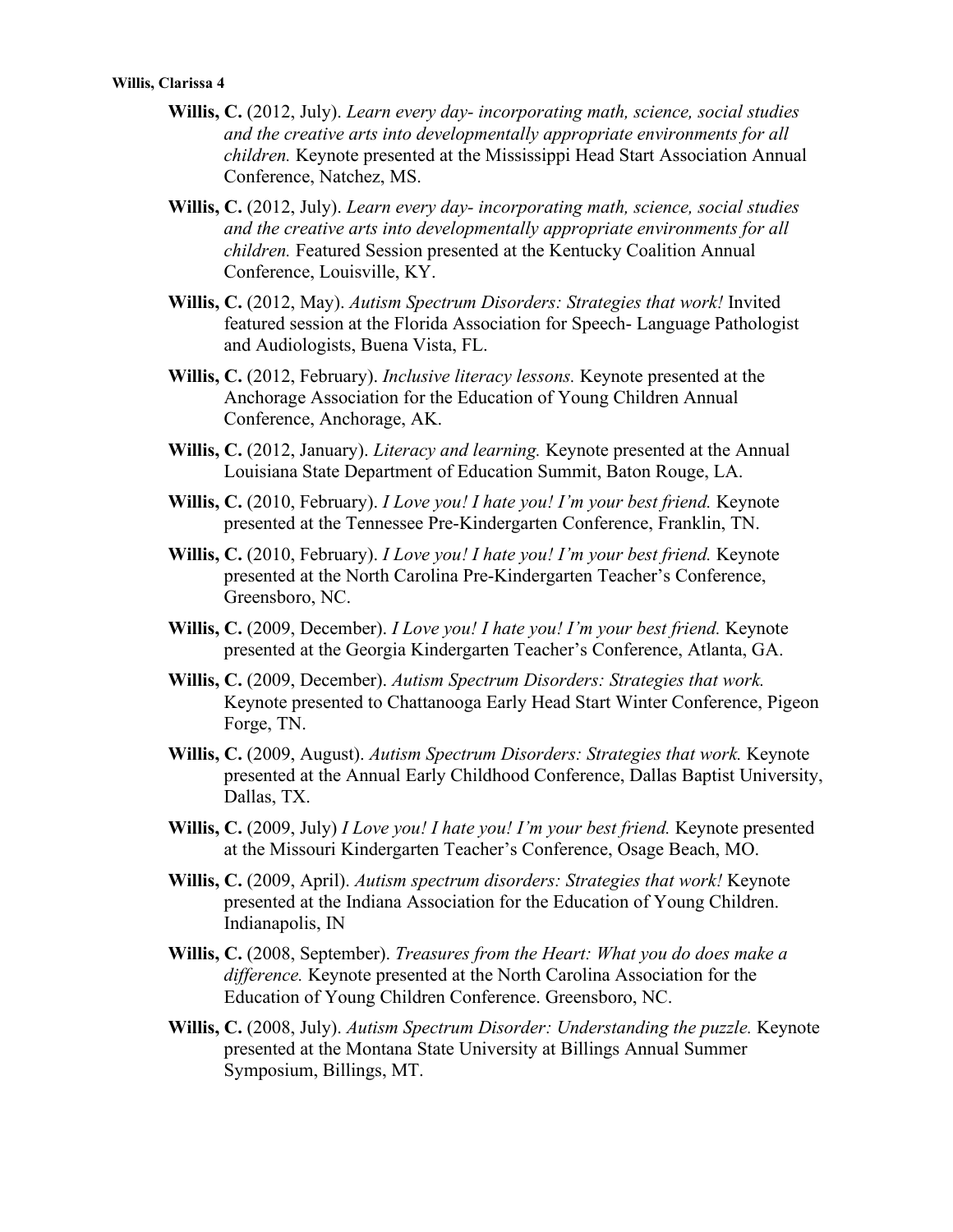- **Willis, C.** (2008, April). *Treasures from the heart: What you do does make a difference.*  Keynote presented at the annual Discover the Joy Conference, Florida Early Learning Symposium. Fort Myers, FL.
- **Willis, C.** (2008, February) *Autism Spectrum Disorder: Strategies that work.* Keynote presented at the Utah State Department of Special Education Winter Conference. Ogden, UT.
- **Willis, C.** (2007, December). *Autism Spectrum Disorder: Strategies that work.* Keynote presented as part of the 13<sup>th</sup> Annual Velma Schmidt Fall Conference on Early Childhood Education, The University of North Texas, Denton, TX.
- **Willis, C.** (2007, November). *Behavior as learned from the 'Three Little Pigs'.* Keynote presented at the West Virginia Head Start Annual Conference, Charleston, WV.
- **Willis, C.** (2007, November). *The heart mind connection: Encouraging emotionally healthy children with and without special needs.* Keynote presented at the 23rd Annual Early Intervention-Preschool Conference and Disability Expo, Birmingham, AL.
- **Willis, C.** (2006, October). *Autism Spectrum Disorder: Red flags and options!* Keynote address presented at the Annual Conference for the Delaware Association for the Education of Young Children Conference, Wilmington, DE.
- **Willis, C.** (2006, May). *Hidden Treasures: What you do does make a difference!* Keynote address presented at the Treasure Coast Children's Conference, West Palm Beach, FL.
- **Willis, C.** (2006, March.). *Misbehavior or miscommunication: When children act out!* Keynote address presented at the Oklahoma I Teach K! Conference, Oklahoma City, OK.
- **Willis, C.** (2006, January). *Misbehavior or Miscommunication: When children act out!* Keynote address presented at the Texas I Teach K! Conference, El Paso, TX.
- **Willis, C.** (2005, September). *What the brain research tells us about how children learn.* Keynote address for Kindergarten and non-categorical early childhood special educators. Los Angles Independent School District, Los Angeles, CA.
- **Willis, C.** (2001, March). *Where do we go from here? Brain research and early childhood education.* Keynote conducted at the Joint Conference of Maryland Family Childcare Providers and Maryland Association for the Education of Young Children. Eastern Shore, MD.
- **Willis, C.** (1999, October). *Food for thought: Practical applications of the new brain research.* Keynote conducted at the Region III Head Start Annual Conference. Wilmington, DE.
- **Willis, C.** (1998, March). *Practical applications of the new brain research: It's all about inclusion.* Keynote conducted at the Regional Child Care Directors and Administrators Conference, John Tyler Community College, Richmond, VA.
- **Willis, C.** (1997, June). *You can make a difference: The importance of childcare workers.* Keynote conducted at the Annual Childcare Provider's Conference, Texas A & M University, Kingsville, TX.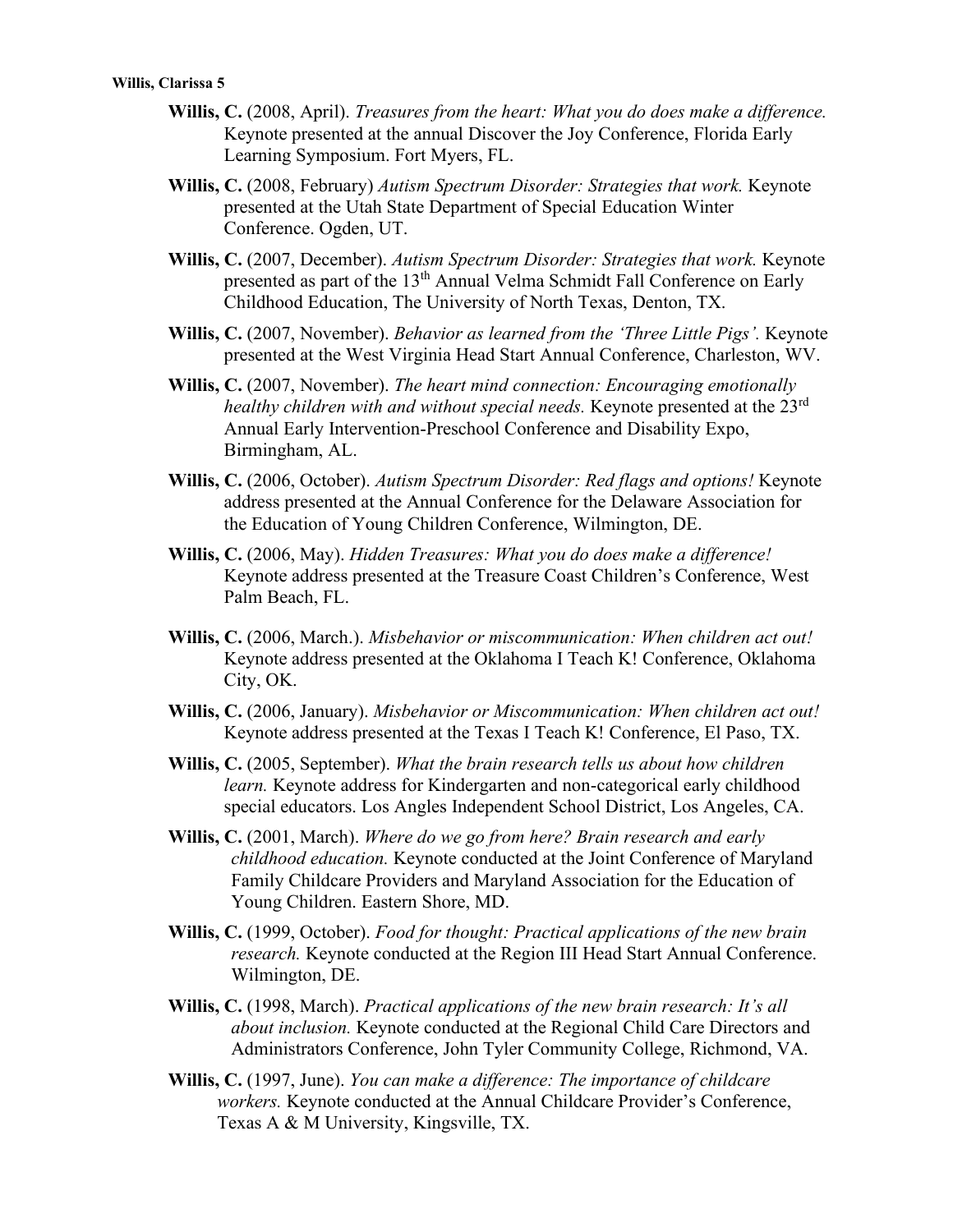- **Willis, C.** (1996, November). *The magic of childhood.* Keynote conducted at the Second Annual North Carolina Early Childhood Association Conference, Moorhead City, NC.
- **Willis, C.** (1996, February). *A journey through the field of education.* Keynote conducted at the South Carolina Early Childhood Association 45th Annual Conference, Myrtle Beach, SC.
- **Willis, C.** (1995, September). *What's going on with our children?* Keynote conducted at the Florida Early Childhood Association 35th Annual Conference, Orlando, FL.

#### **National and International (Peer Reviewed) Presentations**

- **Willis, C.** (2020, February) *Inclusive literacy lessons: Helping children with autism spectrum disorder.* Workshop presented at the Reading for the Love of It 2020 Annual Language Arts Conference, Toronto, Ontario, Canada.
- **Willis, C.** (2020, February) *Teaching children with autism spectrum disorder: Communication matters*.*.* Workshop presented at the Reading for the Love of It 2020 Annual Language Arts Conference, Toronto, Ontario, Canada.
- **Willis, C. (**2019, November) *Teaching Young Children with Special Needs.* Paper presented at the National Association for the Education of Young Children Annual Conference, Nashville, TN.
- Raisor, J., Zhulamanova, I.**, & Willis, C.** (2019, November) *Building community with classroom and school setting*. National Association of Early Childhood Teacher Educators Annual Conference, Nashville, TN.
- **Willis, C.** (2018, November). *Autism spectrum disorder: Red flags and options.* Paper presented at the National Association for the Education of Young Children Annual Conference, Washington, D.C.
- **Willis, C.** (2018, November). *P-12 Inclusion: What is it really all about?* Workshop presented at the Yashad International Conference for Jewish Schools, Toronto, Canada.
- **Willis, C.** (2018, April). Speaker, *Developmentally appropriate classrooms for all young children.* Shanghai International Early Childhood Annual Conference, Shanghai, China.
- Berridge, G. & **Willis, C.** (2018, April). *Unsung heroes: Teachers speak out about teaching, learning and job satisfaction.* Research presentation presented at the Center for Scholastic Inquiry Annual Research Conference, Savannah, GA.
- **Willis, C.** (2017, November). *Teaching infants, toddlers and twos with special needs.*  Paper presented at the National Association for the Education of Young Children Annual Conference, Atlanta, GA.
- **Willis, C.** (2017, January). *Strategies to manage behavior of young children with Autism Spectrum Disorder.* Paper accepted at the International Division for Autism and Developmental Disorders (DADD) conference, Fort Myers, FL.
- **Willis, C.** (2015, November). *Teaching young children with Autism Spectrum Disorder*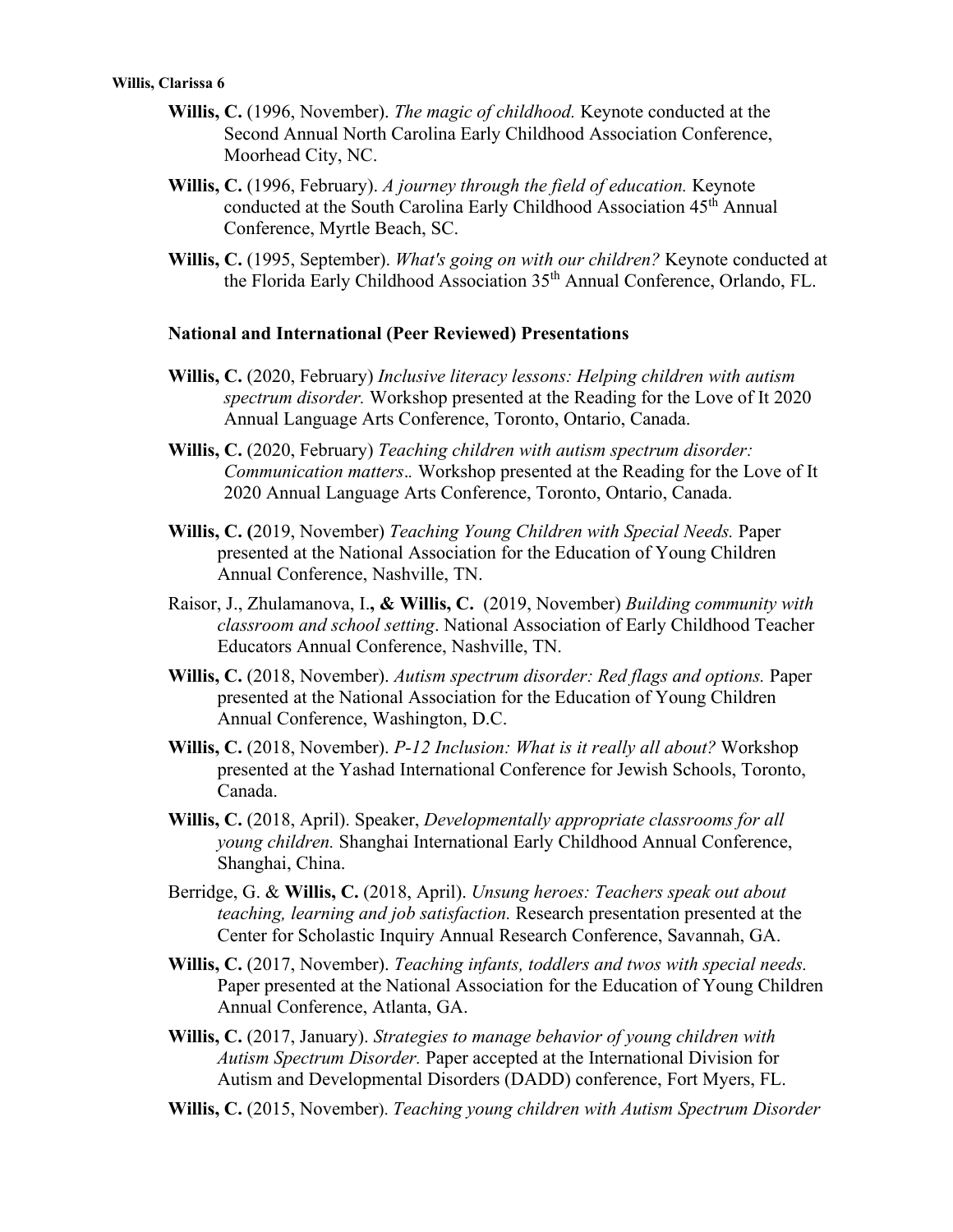*in the inclusive classroom: Facilitating communication and social-emotional development through the use of simple easy to implement strategies*. Paper presented at the National Association for the Education of Young Children Annual Conference, Orlando, FL.

- **Willis, C.** & Tong, Lui (2015, November). *Learn Every Day: Adapting an inclusive curriculum for a Chinese audience.* Paper presented at the National Association for the Education of Young Children Annual Conference as part of the international symposium, Orlando, FL.
- **Willis, C.** (2015, February). *Helping students with Autism thrive.* Paper presented at the National Association of Teacher Educators Conference, Phoenix, AZ.
- **Willis, C.** (2014, November). *Autism Spectrum Disorders: Strategies that work.* Paper presented at the National Association for the Education of Young Children Annual Conference, Dallas, TX.
- **Willis, C.** (2013, November). *Learning together every day: Collaborative relationships and inclusive environments create meaningful experiences for all.* Paper presented at the National Association for the Education of Young Children Annual Conference, Washington, DC.
- **Willis, C.** & Laxton, L. (2012, November). *A special educator and a parent discuss the realities of collaboration and cooperation in the education of a young child with Down syndrome.* Paper presented at the National Association for the Education of Young Children Annual Conference, Atlanta, GA.
- **Willis, C.** (2012, October). *Learn every day- Incorporating math, science, social studies and the creative arts into developmentally appropriate environments for all children.* Paper presented at the Maryland Head Start Association Annual Conference, Baltimore, MD.
- **Willis, C.** (2012, April). *Autism: Red flags.* Invited presentation at the London Book Fair, Earl's Court, London, U.K.
- **Willis, C.** (2011, November). *Workshop and model classroom demonstration, developmentally appropriate learning in preschool education*. People's Republic of China, Private Preschool Director's Conference, Kunming, China.
- **Willis, C.** & Isbell, R., Bailet, L. & Charner, C. (2011, June). *Educational publishing in today's world.* Workshop presented at the Annual Professional Development Institute for the National Association for the Education of Young Children, Providence, RI.
- **Willis, C.** & Schiller P. (2010, June). *Six essential skills for school success.* Workshop to be a featured presentation at the Annual Professional Development Conference of the National Association for the Education of Young Children, Phoenix, AZ.
- Schiller, P. & **Willis, C.** (2009, November). *Inclusive Literacy Lessons.* Paper presented at the Annual International Conference of the National Association for the Education of Young Children, Washington D.C
- **Willis, C.** & Lane, H. (2009, November). *Autism spectrum disorders: Making a family connection.!* Paper presented at the Annual International Conference of the National Association for the Education of Young Children, Washington D.C.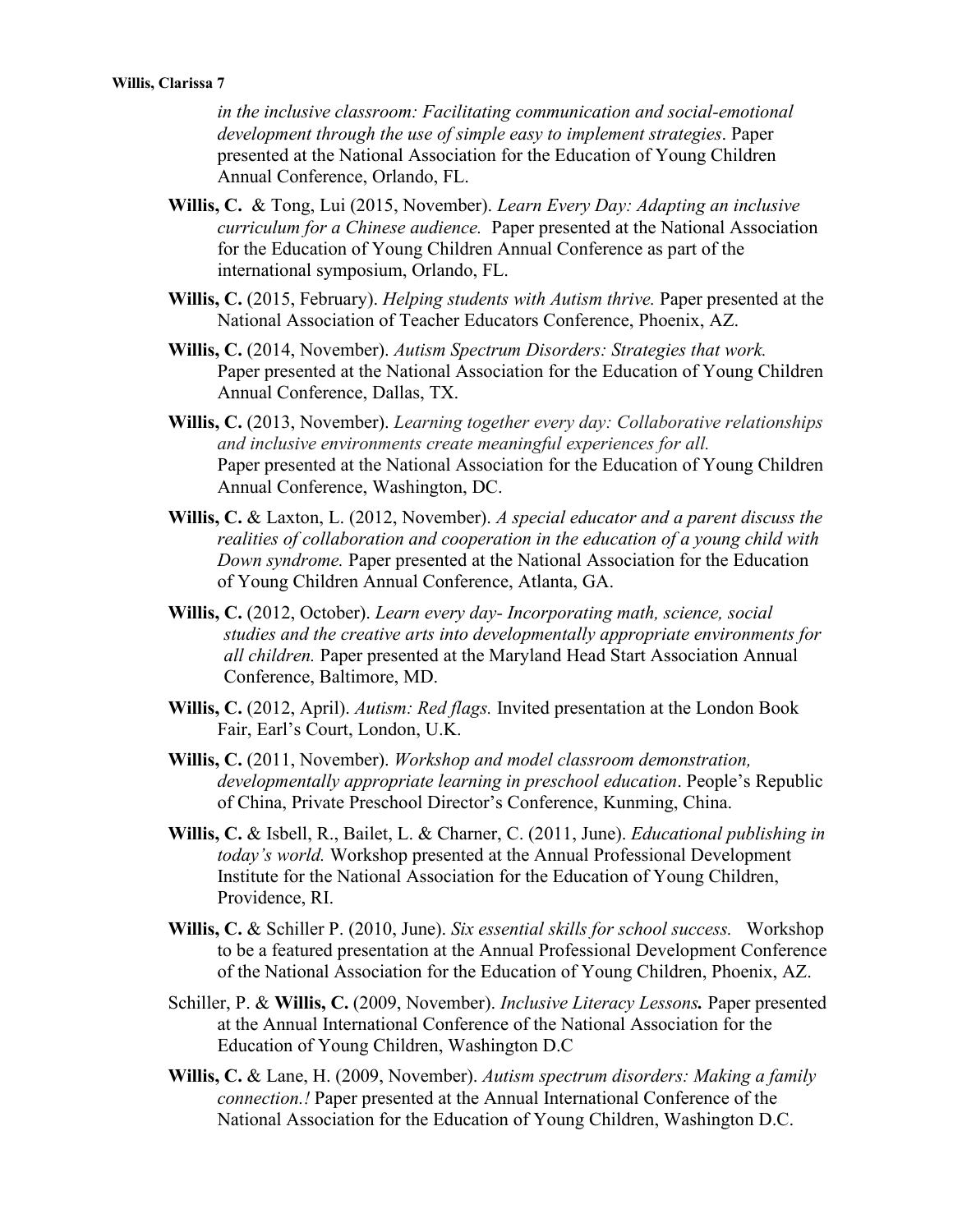- **Willis, C.** & Isbell, C. (2008, June). *Addressing the technology needs of children with autism and sensory processing disorder.* Paper presented at the Annual Professional Development Institute of the National Association for Early Childhood Education, New Orleans, LA
- **Willis, C.** & Isbell, C. (2008, April). *Creating positive environments for children with Autism Spectrum Disorder.* Paper presented at the Annual Conference for the National Association for Elementary School Principals, Nashville, TN.
- **Willis, C.** (2007. November). *Autism spectrum disorders: Strategies that work!* Paper presented at the Annual International Conference of the National Association for the Education of Young Children, Chicago, IL.
- **Willis, C.** (2007, July). *Autism spectrum disorders: Strategies for teachers.* Paper presented at the Autism Society of America Annual Conference, Scottsdale, AZ.
- Isbell, R. & **Willis.C.** (2007, June). *Creating inclusive environments for children.* Workshop presented at the National Association for the Education of Young Children Conference, Pittsburg, PA.
- **Willis, C,** (2007, April). *Autism spectrum disorders: Strategies that work!* Paper presented at the Southern Early Childhood Association, Jacksonville, FL.
- **Willis, C.** (2006, November). *Autism spectrum disorders: Red flags and options!* Paper to presented at the National Association for the Education of Young Children Conference, Atlanta, GA.
- Ongie, A**.**, Compton, J. & **Willis, C.** (2006, November). *Staff retention: Results of a study about staff and administrative perceptions.* Paper presented at the National Association for the Education of Young Children Conference, Atlanta, GA.
- **Willis, C.** (2006, July). *The kindergarten brain: Food for thought.* Paper presented at the I Teach K! National Kindergarten Conference, Nashville, TN.
- **Willis, C.** (2006, July). *Creating a literacy rich environment for children with disabilities.* Paper presented at the I Teach K! National Kindergarten Conference, Nashville, TN.
- **Willis, C.** (2006, July). *Autism spectrum disorders: Red flags and options!* Paper presented at the I Teach K! National Kindergarten Conference, Nashville, TN.
- **Willis, C.** (2006, July). *Bullying: How it affects all children.* Paper presented at the I Teach K! National Kindergarten Conference, Nashville, TN.
- **Willis, C.** (2006, July). *Children at risk for school failure.* Paper presented at the I Teach K! National Kindergarten Conference, Nashville, TN.
- **Willis, C.** (2006, July). *The first grade brain: Food for thought.* Paper presented at the I Teach 1st! National First Grade Conference, Orlando, FL.
- **Willis, C.** (2006, July). *Creating a literacy rich environment for children with disabilities.* Paper presented at the I Teach 1st! National First Grade Conference, Orlando, FL
- **Willis, C.** (2006, July). *Autism spectrum disorders: Red flags and options!* Paper presented at the I Teach 1st! National First Grade Conference, Orlando, FL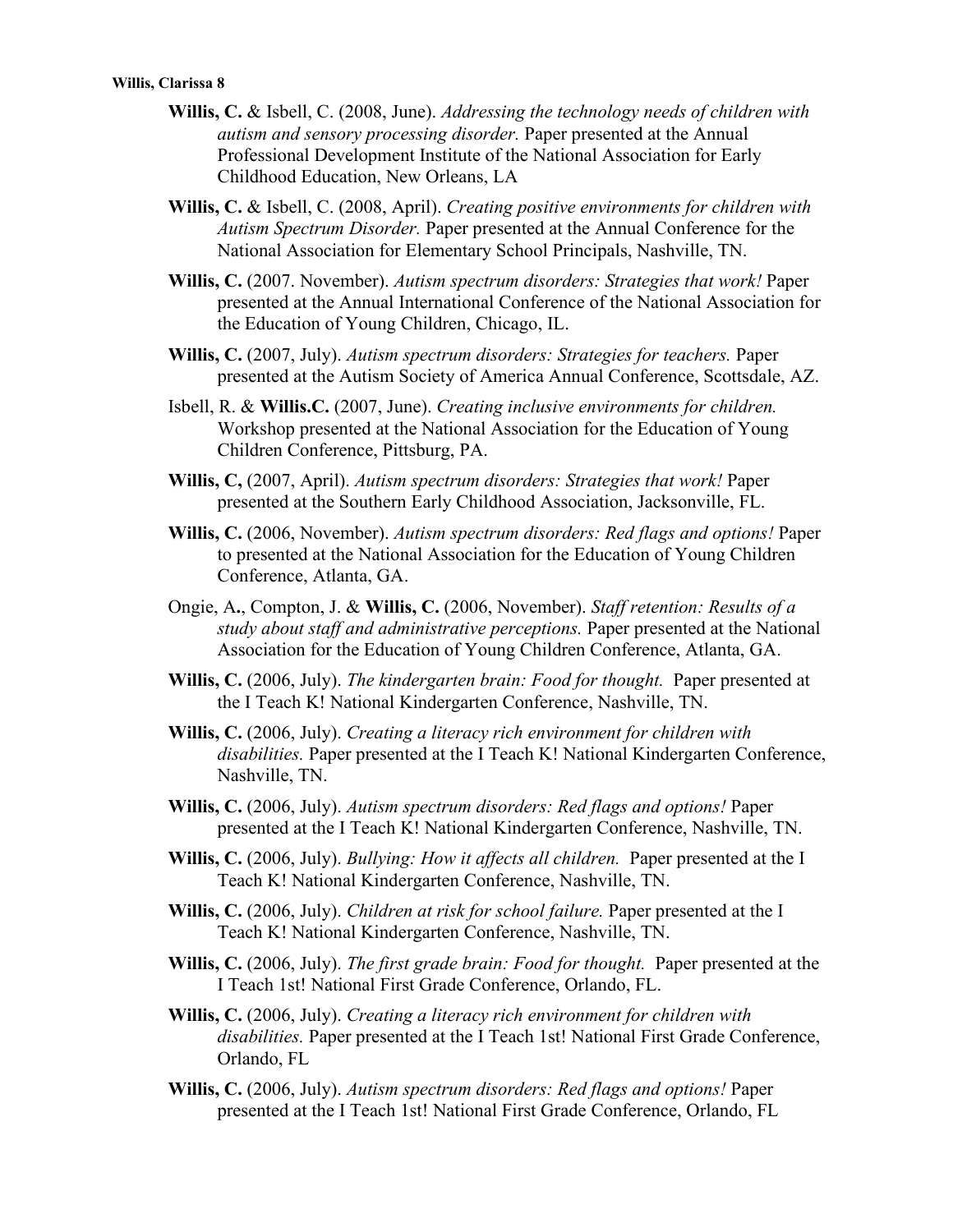- **Willis, C.** (2006, July). *Bullying: How it affects all children.* Paper presented at the I Teach 1st National First Grade Conference, Orlando, FL
- **Willis, C.** (2006, July). *Autism spectrum disorder: Red flags and options.* Paper presented at the National Summer Institute for Preschool Teachers sponsored by McGraw Hill-Wright Group. Dallas, TX.
- **Willis, C.** (2006, July). *Inclusion: Strategies for helping children with special needs in the regular classroom.* Paper presented at the National Summer Institute for Preschool Teachers sponsored by McGraw Hill-Wright Group. Dallas, TX.
- **Willis, C.** (2006, April). *Autism spectrum disorder: Myths and realities*. Paper presented at the Association for Childhood Education International Conference. San Antonio, TX.
- **Willis, C.** (2006, April). *Inclusion: Celebrating diverse learning differences.* Paper presented at the Association for Childhood Education International Conference. San Antonio, TX.
- **Willis, C.**, Compton, J. & DeVault, K. (2005, December). *Creating a literacy rich environment for infants and toddlers.* Paper presented at the National Association for the Education of Young Children International Conference, Washington, D.C.
- **Willis, C.** & Nelson, D. (2005, October). *Helping families and caregivers: The death of a child.* Paper presented at the 21<sup>st</sup> Annual Division of Early Childhood Conference, Portland, OR.
- **Willis, C.** (2004, April). *Brain Research: What a decade has taught us about how children learn.* Paper presented at the Association for Early Childhood International, Annual International Conference, Washington, D.C.
- **Willis, C.** (2004, December). *The East Tennessee Autism Training Project: A family service provider partnership.* Paper presented at the Annual Conference of the Division of Early Childhood the Council for Exceptional Children, Chicago, IL.
- **Willis, C.** (2004, April). *Best practices: A roadmap for inclusion.* Paper presented at the Association for Early Childhood International, Annual International Conference, New Orleans, LA.
- **Willis, C.** (2004, April). *A child's brain: A key to lifelong learning.* Paper presented at the Association for Early Childhood International, Annual International Conference, New Orleans, LA.
- **Willis, C.** & Lane, H. (2004, April). *The East Tennessee Autism Training Project: A family service provider partnership.* Paper presented at the Annual Conference of the Council for Exceptional Children, New Orleans, LA.
- **Willis, C.**, Compton, J., & DeVault, K. (2003, November). *The electronic portfolio and its use with infants and toddlers with special needs and their typically developing peers*. Paper presented at the National Association for the Education of Young Children International Conference, Chicago, IL.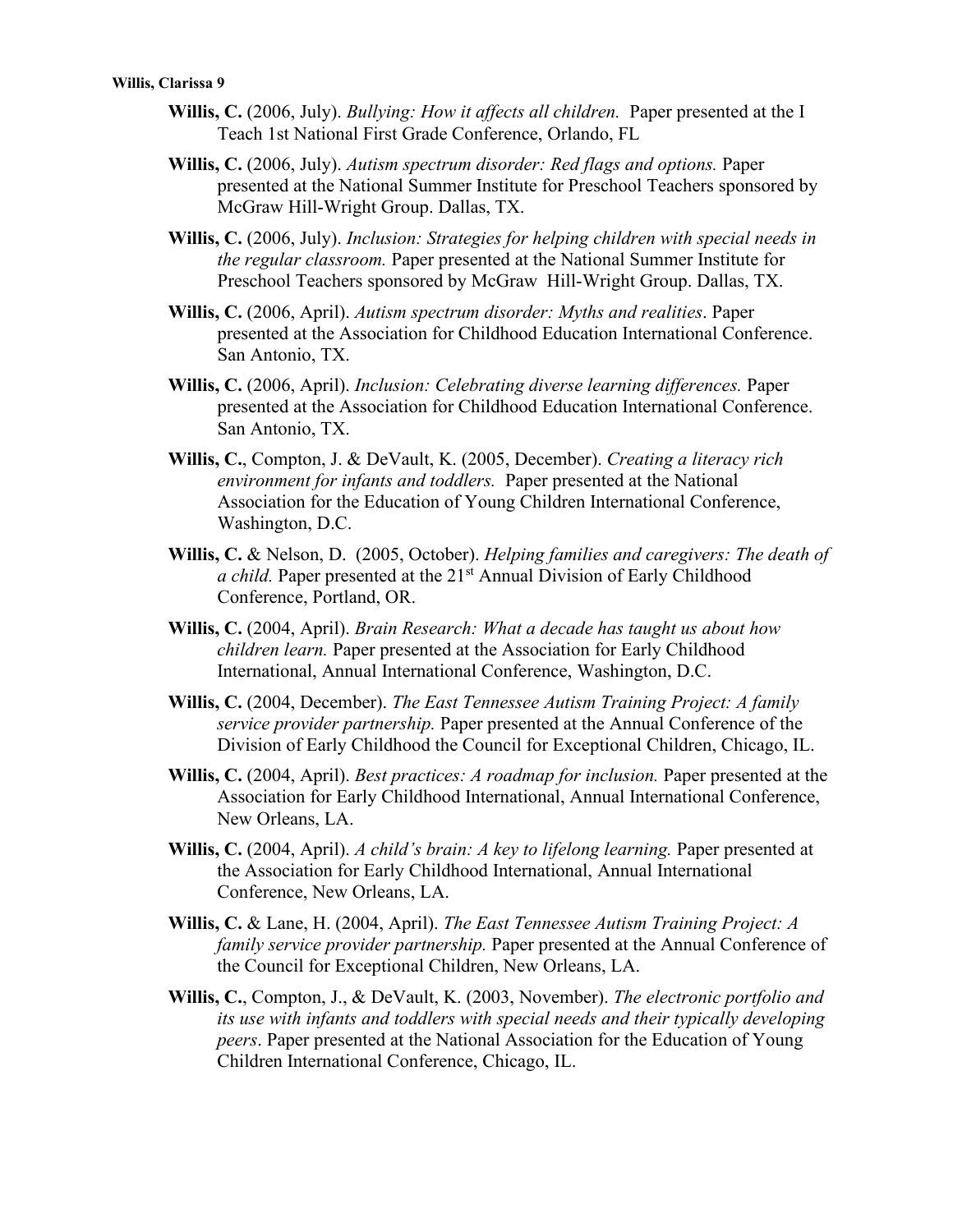- Leonard, A.M., & **Willis, C.** (2003, November). *Family home childcare providers: How to handle attrition*. Paper presented at the National Association for the Education of Young Children International Conference. Chicago, IL.
- **Willis, C.**, & Lane H. (2003, October). *The East Tennessee Autism Training Project: A family collaboration.* Paper presented at the Division of Early Childhood Annual Conference, Washington, DC.
- **Willis, C.** (2003, October)*. Project TIES: Training paraeducators for inclusion.* Poster session presented at the Division of Early Childhood Annual Conference, Washington, DC.
- **Willis, C.**, & Burleson, R. (2003, April). *Training paraeducators for inclusion.* Paper presented at the Council for Exceptional Children Annual Conference and Expo, Seattle, WA.
- **Willis, C.**, & Little, B. (2002, December). *Project TIES: Preparing paraducators for inclusion*. Paper presented at the 18<sup>th</sup> Annual Division of Early Childhood National Conference, San Diego, CA.
- **Willis, C.**, & Little, B. (2002, June). *Project TIES: Building bridges for all learners.*  Paper presented at the National Association for the Education of Young Children Eleventh Annual National Institute for Early Childhood Professional Development Conference, Albuquerque, NM.
- **Willis, C.** (2002, April). *Miscommunication or misbehavior: Communicating with toddlers*. Paper presented at the Association for Childhood Education International Annual Conference, San Diego, CA.
- Sluss, D., Brown, W., **Willis, C.** & Little, B. (2001, December). *DEC and NAEYC together: What we learned from Project TIES.* Paper presented at the 17<sup>th</sup> Annual Division of Early Childhood Conference, Boston, MA.
- Sluss, D., Brown, W., **Willis, C.** & Little, B. (2001, November). *DEC and NAEYC together: What we learned from Project TIES and beyond.* Paper presented at the National Association for the Education of Young Children Conference, Anaheim, CA.
- **Willis, C.** (2001, April). *Brain research: Applications for children with special needs.*  Paper presented at the Association for Childhood Education International Annual Conference, Toronto, CA.
- **Willis, C.** (2000, April). *Inclusion: Strategies that work.* Paper presented at the Association for Childhood Education International Annual Conference, Baltimore, MD.
- **Willis, C.** (1999, April). *Brain research: Practical applications for family literacy.*  Paper presented at the National Family Literacy Conference, Louisville, KY.
- **Willis, C.**, & Peck, N. (1997, November). *One-on-one dialog: Consensus building.*  Poster session presented at the National Association for the Education of Young Children, Anaheim, CA.
- **Leister, C.** (1995, April). *Preparing young children without disabilities to accept their peers with disabilities.* Paper presented at the 73rd Annual International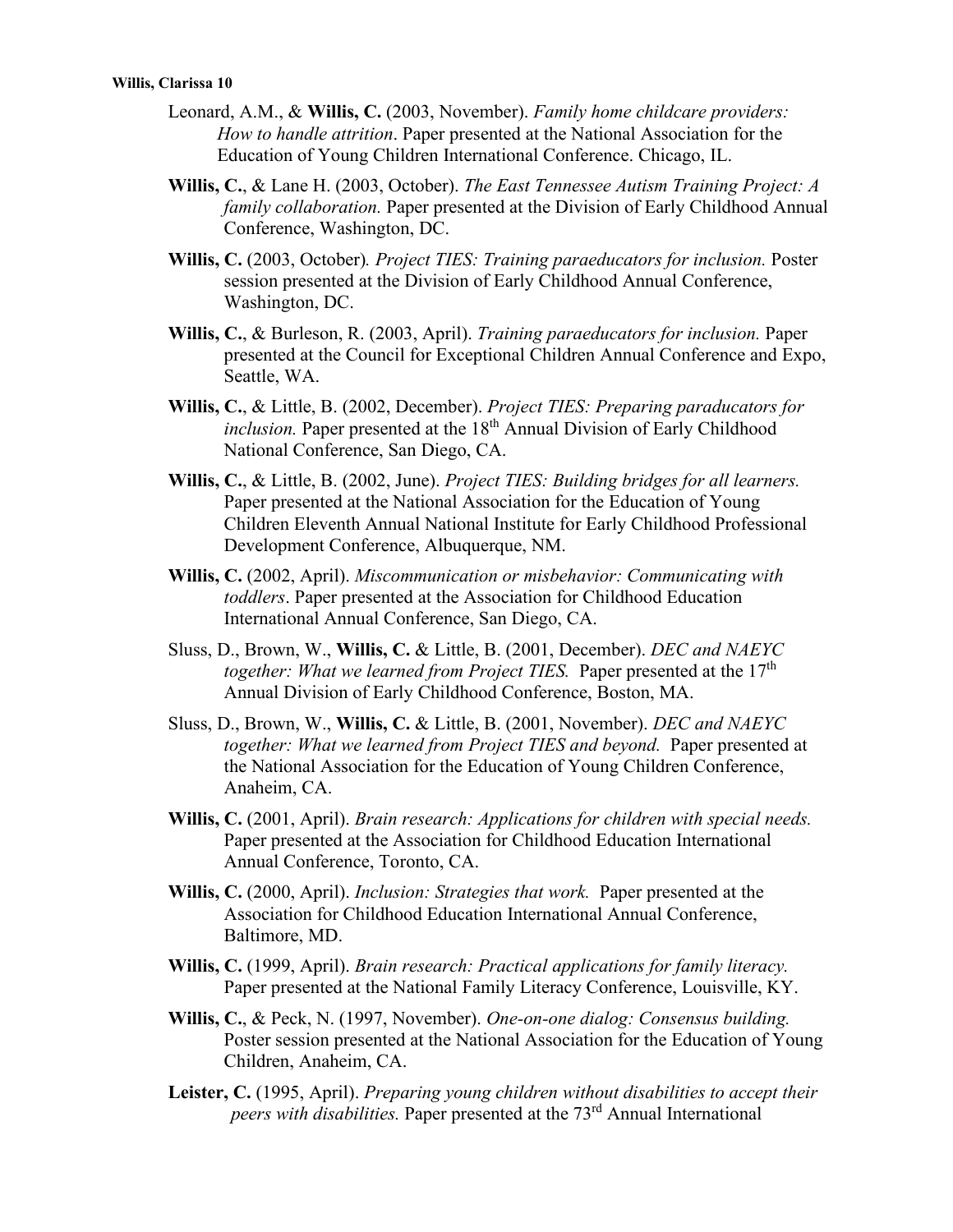Conference of the Council for Exceptional Children, Indianapolis, IN.

- **Leister, C.** (1994, April). *Parent-teacher communication: The consumer speaks out!*  Paper presented at the  $72<sup>nd</sup>$  Annual International Conference of the Council for Exceptional Children, Denver, CO.
- **Leister, C.**, & Yates, C. (1993, April). *Opportunities for growth: A transdisciplinary approach to assistive technology for preschool learners with developmental*  disabilities. Paper presented at the 71<sup>st</sup> Annual International Conference of the Council for Exceptional Children, San Antonio, TX.
- **Leister, C.**, & Yates, C. (1993, January). *Transdisciplinary assistive technology assessments of children with low incidence disabilities.* Paper presented at the Tenth Anniversary International Technology and Media Conference on Special Education and Technology, Hartford, CT.

#### **Regional (Peer Reviewed)**

- **Willis, C.** (2016, January). *Teaching infants, toddlers and twos with special needs: Strategies that work.* Workshop presented at the 2016 Young Child Expo & Conference, New York, NY.
- **Willis, C.** (2012, October), *Learn every day- Incorporating math, science, social studies and the creative arts into developmentally appropriate environments for all children.* Workshop presented at the Pennsylvania Early Childhood Summit, State College, PA.
- **Willis, C.** (2007, November). *Misbehavior or missed communication: When children*  with *special needs act out!* Workshop presented at the 23<sup>rd</sup> Annual Early Intervention-Preschool Conference and Disability Expo, Birmingham, AL.
- **Willis, C.** (2007, November). *The special needs brain: Food for thought.* Workshop presented at the 23rd Annual Early Intervention-Preschool Conference and Disability Expo, Birmingham, AL.
- **Willis, C.** (2006, July). *Lights! Camera! Action! Children with sensory integration issues.* Half-day workshop conducted at the Region 19, Annual Academy of Teachers of Young Children Conference, Midland, Texas.
- **Willis, C.** (2006, July). *Autism spectrum disorder: Strategies that work!* Half-day workshop conducted at the Region 19, Annual Academy of Teachers of Young Children Conference, Midland, Texas.
- **Willis, C.** (2005, July). *Autism: Red flags and options.* Half-day workshop conducted at the Region 19, Annual Academy of Teachers of Young Children Conference, Midland, Texas.
- **Willis, C.** (2005, July). *Providing a literacy rich classroom for all children!* Half-day workshop conducted at the Region 19, Annual Academy of Teachers of Young Children Conference, Midland, Texas.
- **Willis, C.** (2004, July). *Best practices in inclusion: A roadmap for success.* Half-day workshop conducted at the Region 19, Annual Academy of Teachers of Young Children Conference, El Paso, Texas.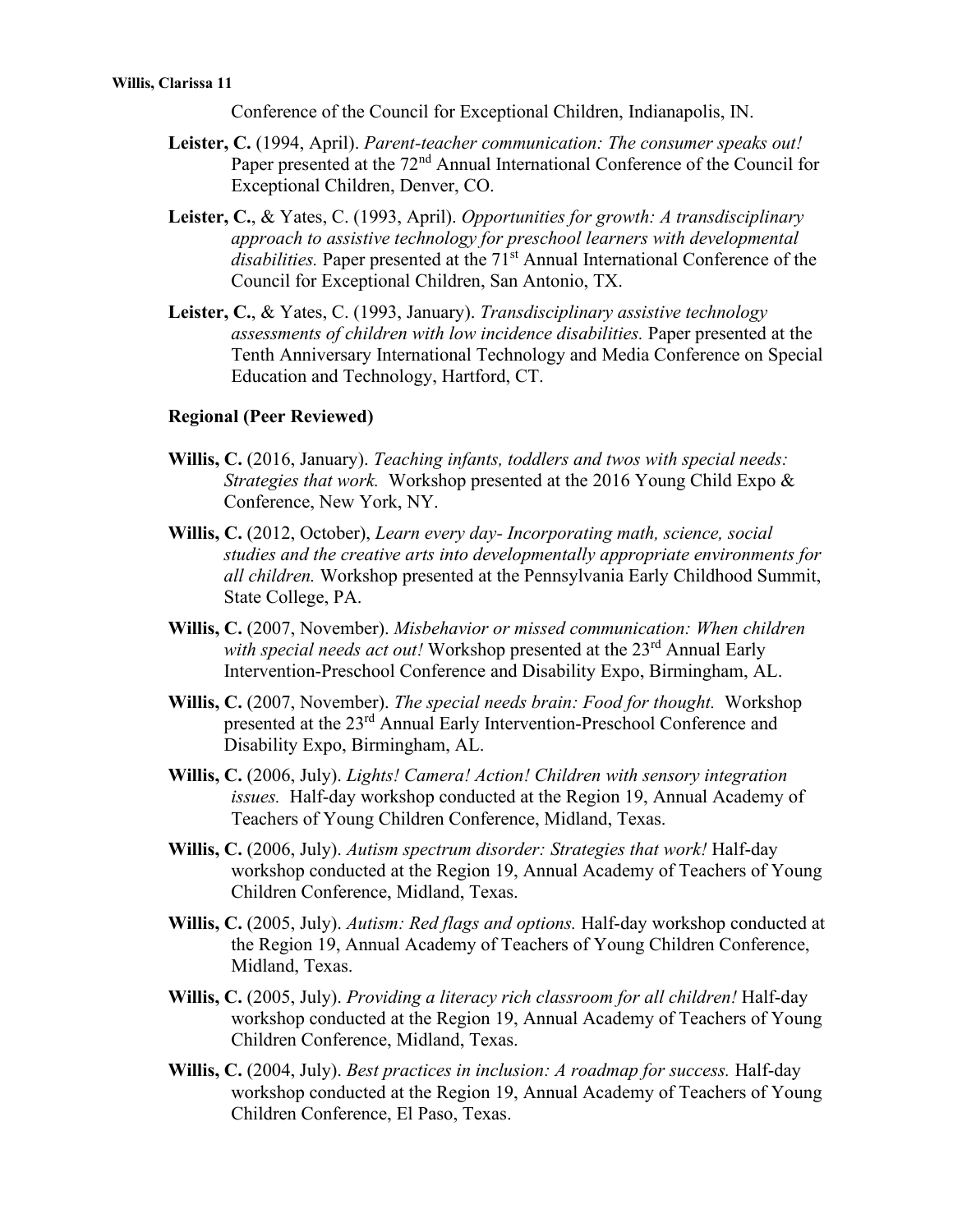- **Willis, C.** (2004, July). *Missed behavior or missed communication: When children with special needs act out.* Half-day workshop conducted at the Region 19, Annual Academy of Teachers of Young Children Conference, El Paso, Texas.
- **Willis, C.** (1998, June). *Science projects for the early childhood classroom.* Workshop conducted at the DLM-SRA-McGraw Hill, Early Childhood Education Summer Institute, Dallas, TX.
- **Willis, C.** (1997, March). *Using low-tech adaptations for young children with disabilities.* Parent workshop conducted at the Region X Head Start Annual Conference, Anchorage, AK.
- **Willis, C.** (1997, June). *Inclusion of children with special needs: Suggestions for teachers.* Workshop conducted at the DLM-SRA-McGraw Hill, Early Childhood Education Summer Institute, Dallas, TX.
- **Leister, C.** (1995, May). *Tips for teachers: Assistive technology in the inclusive classroom.* Paper presented at the Gulf Coast Conference on Early Intervention, Biloxi, MS.
- **Leister, C.** (1995, March). *The princess was hearing impaired and the prince didn't know sign language: Interactive activities for preschool teachers.* Paper presented at the 46<sup>th</sup> Annual Conference of the Southern Early Childhood Association (SACUS), Orlando, FL.
- **Leister, C.** (1994, April). *Misbehavior or miscommunication: Looking at the communicative attempts of young children.* Paper presented at the 45<sup>th</sup> Annual Conference of the Southern Early Childhood Association (SACUS), New Orleans, LA.

#### **State (Peer Reviewed)**

- **Willis, C.** (2017, April). *Teaching young children with Autism Spectrum Disorder: Strategies that work.* Paper presented at the Indiana Association for the Education of Young Children Conference, Indianapolis, IN.
- **Willis, C.** (2016, April). *I love you! I hate you! Understanding preschool behavior.*  Workshop presented at the Nashville Area Association of the Education of Young Children
- **Willis, C.** (2016, March). *Learn every day the infant, toddler way.* Workshop presented at the Southern California Infant Development Conference, San Diego, CA.
- Raisor, J. & **Willis C.** (2016, April). *You can't play with me: Strategies to identify and address social hierarchies in classrooms* (Half day preconference session). Indiana Association for the Education of Young Children, Indianapolis, IN.
- **Willis, C.** (2015, October). *Learn every day: Promoting inclusion for all!.* Illinois Association for Supervision and Curriculum Development (Pre-k & Kindergarten) 34th Annual Conference, Schaumburg, IL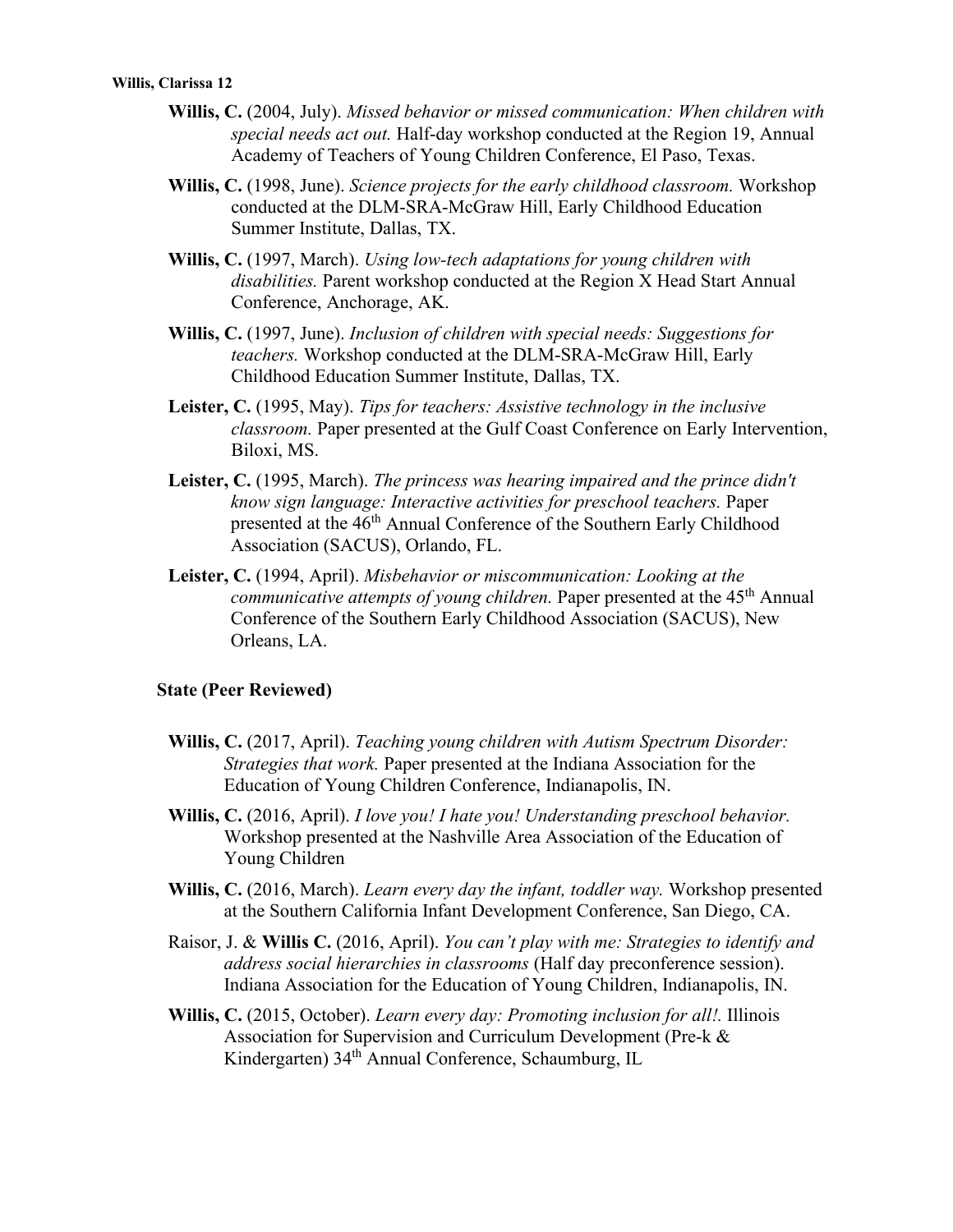- **Willis, C.** (2015, April). *Learning Centers on a Dime: Planning Activities for All Learners (Inclusion).* Illinois Association for Supervision and Curriculum Development (Pre-k & Kindergarten) 34th Annual Conference, Schaumburg, IL.
- **Willis, C.** (2015, February). *Applying brain research in early childhood.* (*Featured session),* Indiana Association for Rehabilitation Facilities Conference, Indianapolis, Indiana
- **Willis, C.** (2015, February). *Teaching young children with autism spectrum disorders: Strategies that work.* Indiana Association for Rehabilitation Facilities Conference, Indianapolis, Indiana
- **Willis, C** (2014, September). *Learn every day the infant, toddler way: Inclusion for all. (Featured session)* Iowa Association for the Education of Young Children Conference, Des Moines, IA.
- **Willis, C** (2014, September). *Learn every day the preschool way: Inclusion for all. (Featured session)* Iowa Association for the Education of Young Children Conference, Des Moines, IA.
- **Willis, C**. (2014, April). *Teaching young children with autism spectrum disorders: Strategies that work!* Ohio Care and Early Education Conference, Columbus, OH.
- **Willis, C.** (2014, April). *The infant-toddler brain: Applications for successful learning (Featured session).* Indiana Association for the Education of Young Children, Indianapolis, IN.
- **Willis, C.** (2014, April). *He brain, she brain: What the brain research tells us about how children grow and develop (featured session).* Indiana Association for the Education of Young Children, Indianapolis, IN
- **Willis, C.** (2014, April). *The heart-mind connection: What the brain research tells us about social-emotional development (Featured session).* Indiana Association for the Education of Young Children, Indianapolis, IN
- **Willis, C** (2013, October). *Learn Every Day: Incorporating math, science, literacy and social studies in inclusive early childhood classrooms.* Texas Association for the Education of Young Children, San Antonio, TX.
- **Willis, C.** (2012, October). *Teaching Young Children with Autism Spectrum Disorder.*  Featured workshop presented at Louisiana Early Childhood Association Annual Conference, Alexandria, LA.
- **Willis, C.** (2012, September) *Learn Every Day- Incorporating Math, Science, Social Studies and the Creative Arts into Developmentally Appropriate Environments for All Children.* Workshop presented at the North Carolina Association for the Education of Young Children, Raleigh, NC..
- **Willis, C.** (2008, March). *Autism spectrum disorders: Strategies that work.* Indiana Association for the Education of Young Children.
- **Willis, C.** (2007, November). *Your child's brain: Food for thought.* Featured presentation at the 23rd Annual Early Intervention-Preschool Conference and Disability Expo. Birmingham, AL.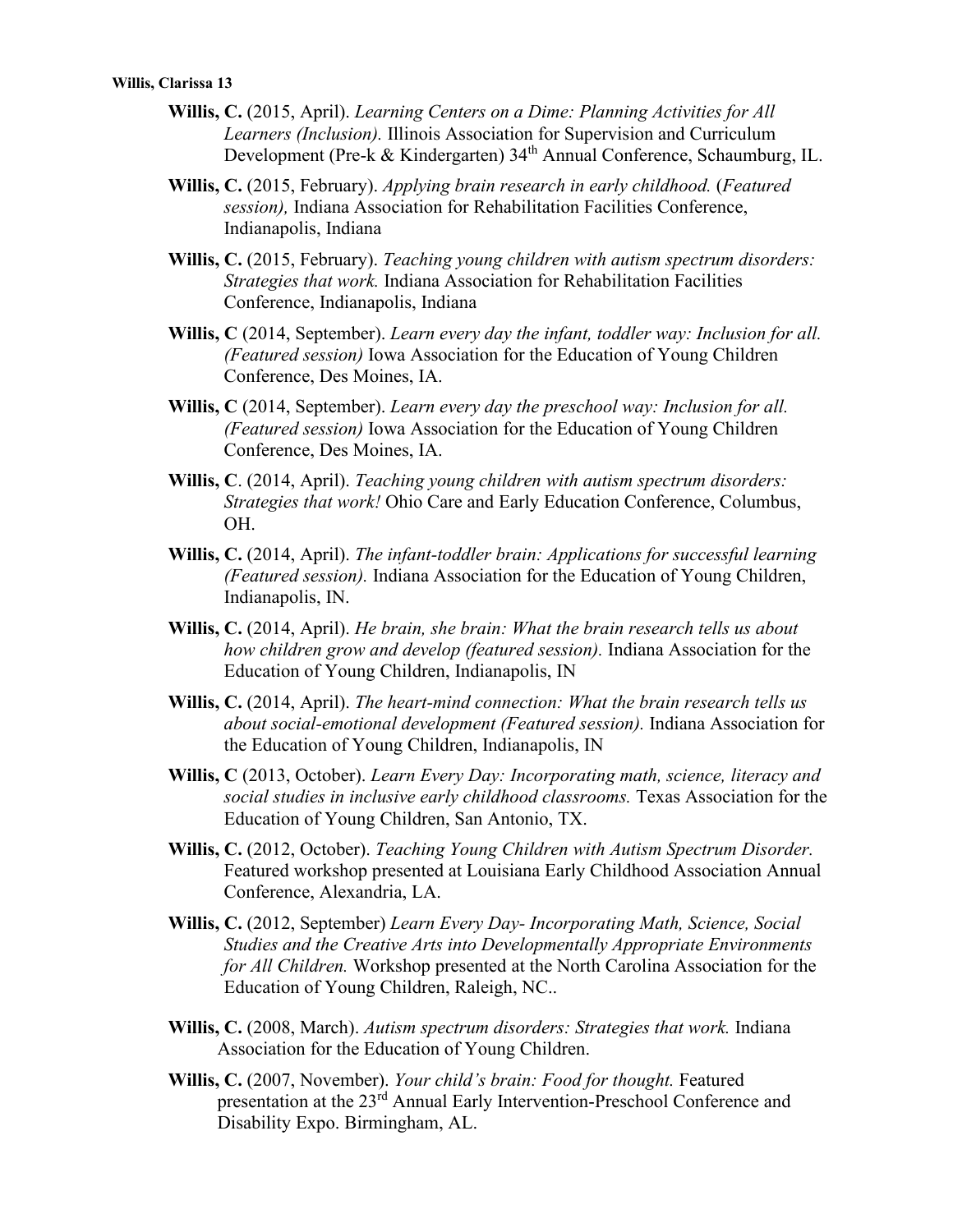- **Willis, C.** (2007, November). *Misbehavior- What to do when young children with special needs react.* Featured presentation at the 23rd Annual Early Intervention-Preschool Conference and Disability Expo. Birmingham, AL.
- **Willis, C.** (2007, September). *Autism spectrum disorders: Strategies that work!* Featured presentation at the North Carolina Early Childhood Association, Greensboro, NC.
- **Willis, C.** (2007, September**).** *Misbehavior or Missed Communication.* Featured presentation at the North Carolina Early Childhood Association Conference, Greensboro, NC.
- **Willis, C.** (2007, April). *Autism spectrum disorders: Strategies that work!* Featured presentation at the Ohio Early Childhood Association Conference, Columbus, OH.
- **Willis, C. (**2007, April**).** *Misbehavior or missed communication.* Featured presentation at the Ohio Early Childhood Association Conference, Columbus, OH.
- **Willis, C.** (2006, December). *Autism: Strategies that work!* Paper presented at the North Carolina I Teach Pre-K Conference, Greensboro, NC.
- **Willis, C.** (2006, December). *Bullying! Answers for teachers.* Paper presented at the North Carolina I Teach Pre-K Conference, Greensboro, NC.
- **Willis, C.** (2006, December). *Creating a literacy rich environment for children with disabilities.* Paper presented at the North Carolina I Teach Pre-K Conference, Greensboro, NC.
- **Willis, C.** (2006, October). *Young children with autism spectrum disorder.* Paper presented at the Tennessee Association for the Education of Young Children Conference, Chattanooga, TN.
- **Willis, C.** (2004, October). *Autism Spectrum Disorders: Red flags!* Featured presentation, Wisconsin Early Childhood Association Convention, LaCrosse, WI.
- **Willis, C.** (2004, October). *Missed behavior or missed communication: When children with special needs act out*. Featured presentation, Wisconsin Early Childhood Association Convention, LaCrosse, WI.
- **Willis, C.** (2004, April). *Brain research: Ten years later!* Paper presented at the Virginia Association for Early Childhood Education Conference, Roanoke, VA.
- **Willis, C.** (2002, March). *Helping children cope: Handling grief.* Paper presented at the Virginia Association for Early Childhood Annual Conference, Norfolk, VA.
- **Willis, C.**, & Little, B. (2002, March). *Project TIES: Inclusion for all children.* Paper presented at the Virginia Association for Early Childhood Annual Conference, Norfolk, VA.
- **Willis, C.** (2001, February). *Brain research, practical applications for practitioners.*  Paper presented at the Virginia Association for Early Childhood Education Annual Conference, Richmond, VA.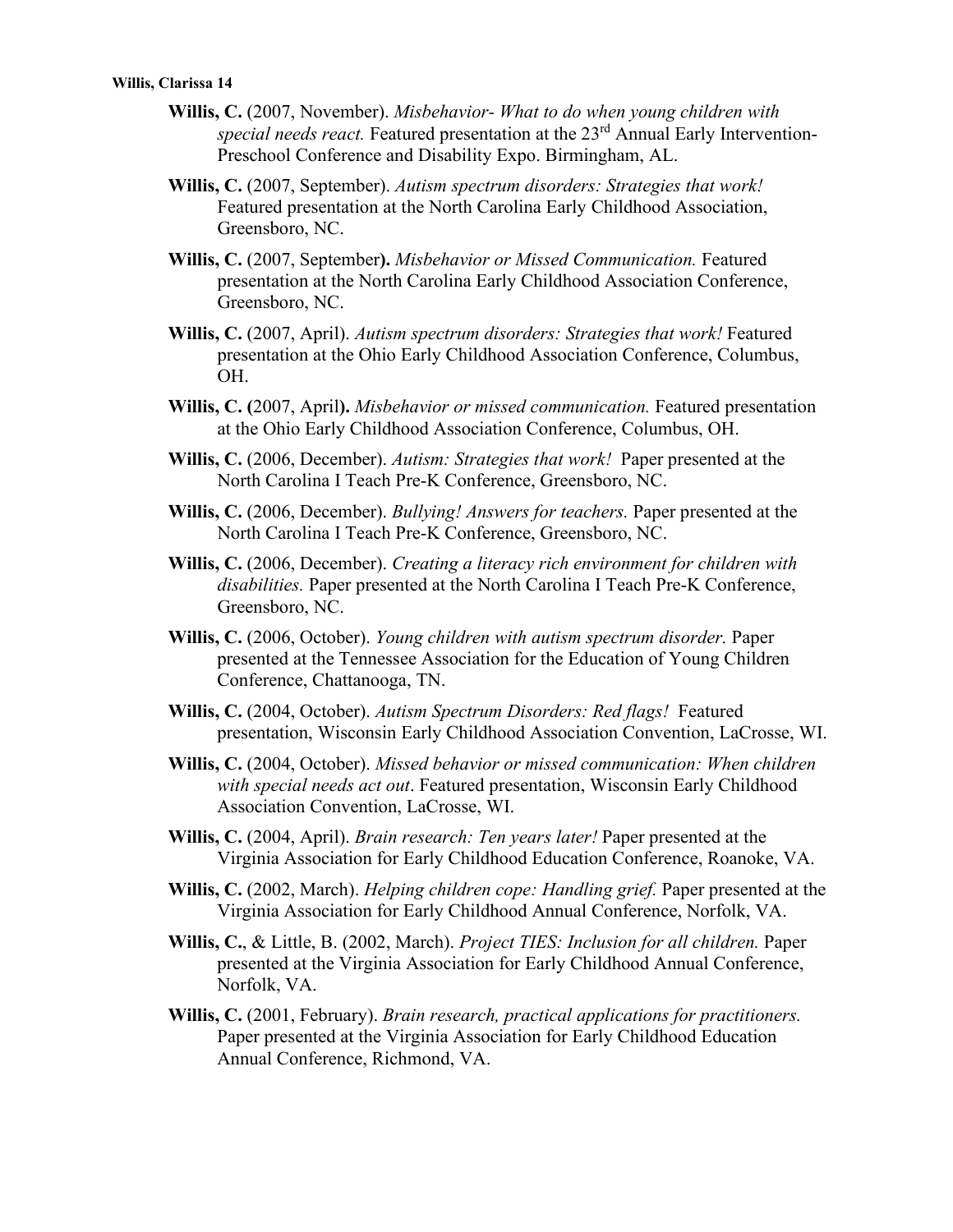- **Willis, C.** (2001, February). *Brain research, practical applications for practitioners.*  Paper presented at the Virginia Association for Early Childhood Education Annual Conference, Richmond, VA.
- **Willis, C.** (2000, March). *Now that we have the brain research, where do we go from here?* Paper presented at the Virginia Association for Early Childhood Education, Richmond, VA.
- **Willis, C.** (2000, March). *Brain research, practical applications for practitioners.*  Paper presented at the Virginia Association for Early Childhood Education Annual Conference, Richmond, VA.
- **Willis, C.** (2000, March). *Now that we have the brain research, where do we go from here?* Paper presented at the Virginia Association for Early Childhood Education Annual Conference, Richmond, VA.
- **Willis, C.** (1999, March). *Brain development and learning: Practical applications for young children.* Pre-conference session conducted at the Virginia Association for Early Childhood Education, Roanoke, VA.
- **Willis, C.** (1997, September). *Brain development and communication.* Paper presented at the Early Childhood Association of Florida Annual Conference, Orlando, FL.
- **Willis, C.** (1997, October). *Brain development: Applications of the new research for the classroom teacher*. Paper presented at the Tennessee Association for the Education of Young Children, Gatlinburg, TN.
- **Willis, C.** (1997, December). *Magicians in wonderland: Fostering creativity in young children*. Paper presented at the West Virginia Association for the Education of Young Children 5th Annual Conference, Morgantown, WV.
- **Willis, C.** (1997, October). *Full inclusion: Ideas that work for all children.* Paper presented at the Texas Association for the Education of Young Children, Houston, TX.
- **Willis, C.** (1995, August). *Assessment and children: What are we really assessing?*  Keynote conducted at the Virginia State Department of Education New Teacher Orientation Training, Richmond, VA.
- **Leister, C.** (1995, April). *A process oriented approach to assistive technology.* Paper presented at the Annual State of Tennessee Special Education Supervisor's Conference, Nashville, TN.

#### **State (Invited Presentations)**

- **Willis, C.** (2020, July) *Teaching young children with autism spectrum disorder: Strategies for today!* Virtual presentation at the Region IV Annual Early Childhood Conference, Houston, TX.
- **Willis, C.** (2020, July) *Teaching young children with special needs: Strategies for managing challenging behaviors.* Virtual presentation at the Region IV Annual Early Childhood Conference, Houston, TX.
- **Willis, C.** (2019, December). *Infants, Toddlers with Special Needs.* Training presented at the invitation of the Family's First Group (Part C) Jackson, MS.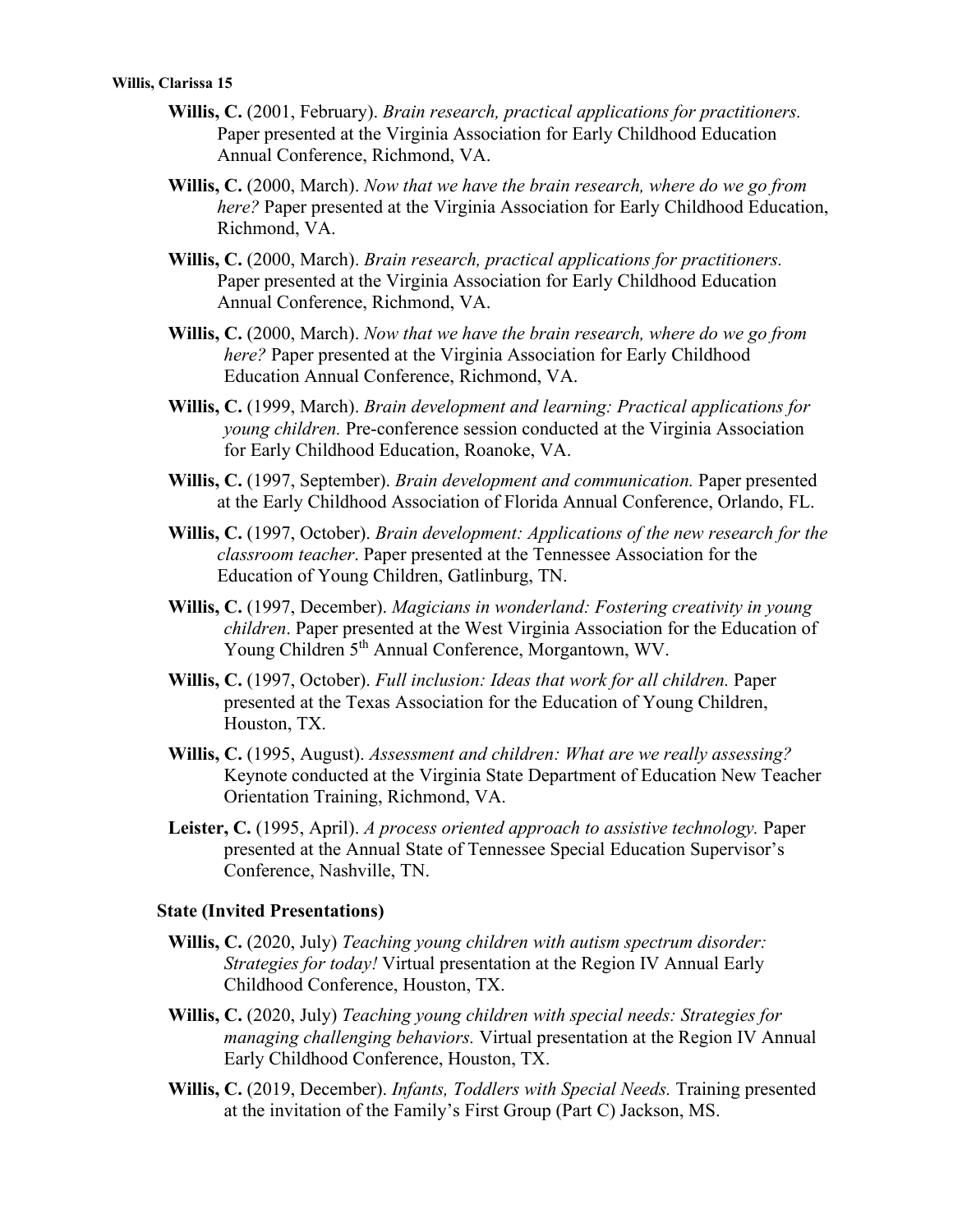- **Willis, C.** (2019, March). *Everyone's in! Inclusive literacy lessons.* Workshop presented at the South Carolina Pre-K/K Conference, Columbia, SC.
- **Willis, C.** (2019, March). *Sensory Integration: The who, what why of it.* Workshop presented at the South Carolina Pre-K/K Conference, Columbia, SC.
- **Willis, C.** (2019, March). *Pictures and words, building strong vocabularies.* Workshop presented at the South Carolina Pre-K/K Conference, Columbia, SC.
- **Willis, C.** (2019, March). *Misbehavior or missed communication*, Workshop presented at the South Carolina Pre-K/K Conference, Columbia, SC.
- **Willis, C.** (2007, November). *Children at risk for school failure.* Workshop presented at the invitation of the Virginia Pre-K Conference, Richmond, VA.
- **Willis, C.** (2007, November). *Creating vocabulary using words & pictures.* Workshop presented at the invitation of the Virginia Pre-K Conference, Richmond, VA.
- **Willis, C.** (2007, November). *Combining literacy and math: Interactive learning.*  Workshop presented at Virginia Pre-K Conference, Richmond, VA.
- **Willis, C.** (2007, November). *Children at risk for school failure.* Workshop presented at the invitation of the Illinois-K Conference, Redmond, IL
- **Willis, C.** (2007, November). *Creating vocabulary using words & pictures.* Workshop presented at the invitation of the Illinois-K Conference, Redmond, IL
- **Willis, C.** (2007, November). *Bullying!* Workshop presented at the invitation of the Illinois-K Conference, Redmond, IL.
- **Willis, C.** (2007, November). *Children at risk for school failure.* Workshop presented at the invitation of the Virginia Pre-K Conference, Richmond, VA.
- **Willis, C.** (2007, July) *Autism Spectrum Disorder: What to do?* Workshop presented at the invitation of the North Carolina State Department of Education, The Power of Kindergarten Summer Academy, Raleigh, NC.
- **Willis, C.** (2006, March**).** *Children at Risk***.** Paper presented at the Oklahoma I Teach K! Kindergarten Conference, Oklahoma City, OK.
- **Willis, C.** (2006, March). *Missed behavior or mis-communication: Behavior strategies that work.* Paper presented at the Oklahoma I Teach K! Kindergarten Conference, Oklahoma City, OK.
- **Willis, C.** (2006, March). *Creating a literacy rich environment for kindergartners with disabilities.* Paper presented at the Paper presented at the Oklahoma I Teach K! Kindergarten Conference, Oklahoma City, OK.
- **Willis, C.** (2006, March). *Children at risk.* Paper presented at the Third Annual Kindergarten Conference for Kansas Teachers.
- **Willis, C.** (2006, March). *Creating a literacy rich environment for kindergartners with disabilities.* Paper presented at the Third Annual Kindergarten Conference for Kansas Teachers.
- **Willis, C.** (2006, March). *The kindergarten brain: Food for thought!.* Paper presented at the Third Annual Kindergarten Conference for Kansas Teachers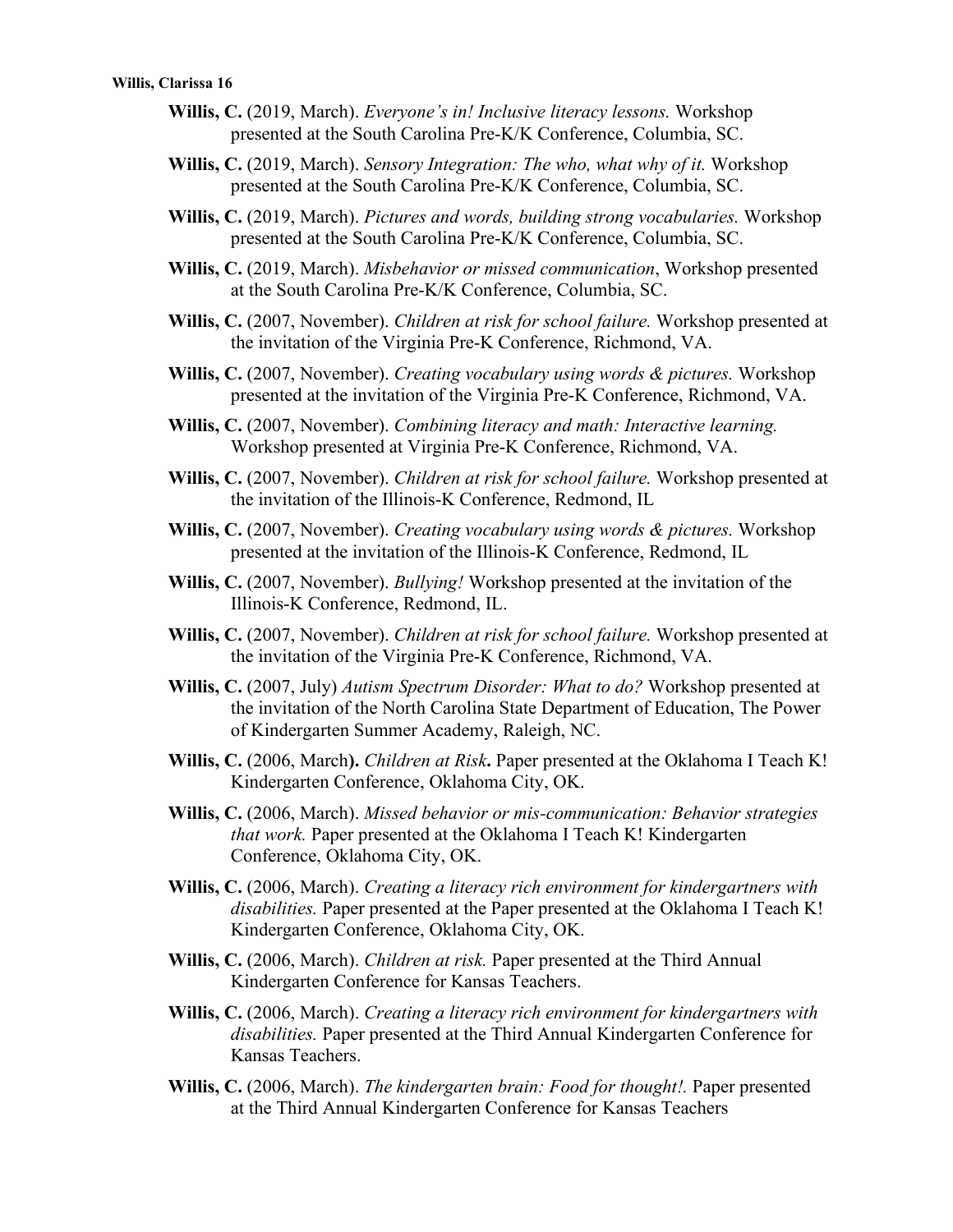- **Willis, C.** (2006, February). *Creating a literacy rich environment for kindergartners.*  Paper presented at the Eighth Annual Kindergarten Conference for New Jersey Teachers, Atlantic City, NJ.
- **Willis, C.** (2006, February). *Kindergarten communication: Misbehavior or missed communication.* Paper presented at the Eighth Annual Kindergarten Conference for New Jersey Teachers, Atlantic City, NJ.
- **Willis, C.** (2006, February). *Autism spectrum disorder: Red flags and options!* Paper presented at the Eighth Annual Kindergarten Conference for New Jersey Teachers, Atlantic City, NJ.
- **Willis, C.** (2006, February). *Creating a literacy rich environment for kindergartners with disabilities.* Paper presented at the Eighth Annual Kindergarten Conference for New Jersey Teachers, Atlantic City, NJ.
- **Willis, C.** (2006, February). *The kindergarten brain.* Paper presented at the Kindergarten Conference for Wisconsin Teachers, Madison, WI.
- **Willis, C. (**2006, February). *Creating a literacy rich environment for kindergartners.* Paper presented at the Kindergarten Conference for Texas Teachers, El Paso, TX.
- **Willis, C. (**2006, January). *Kindergarten communication! Misbehavior or missedcommunication.* Paper presented at the Kindergarten Conference for Texas Teachers, El Paso, TX.
- **Willis, C. (**2006, February). *Kindergarten science.* Paper presented at the Kindergarten Conference for Texas Teachers, El Paso, TX.

## **Local (Invited Presentations)**

- **Willis, C.** (2014, October). *Misbehavior or missed communication.* Evansville Association for the Education of Young Children Conference, Evansville, IN.
- **Willis, C.** (2014, October). *He brain, she brain. What the brain research tells us about how children grow and develop.* Making Connections Madison County Early Childhood Conference, United Way, Chesterfield, IN,
- **Willis, C.** (2014, October). *Misbehavior or Missed communication.* Making Connections Madison County Early Childhood Conference, United Way, Chesterfield, IN,
- **Willis, C.** (2014, June) *The blended classroom: Teaching young children with developmental delays.* (Two day workshop). Region 1, Educational Service Center, Edinburg, TX.
- **Willis, C.** (2014, January) *Working with young children with autism spectrum disorder,*  (Full Day Workshop) Region X, Educational Service Center, Richardson, TX.
- **Willis, C. (**2012, August). *The blended classroom: A case for inclusion.* Wayne County Coalition for Children, Goldsboro, NC.
- **Willis, C.** (2007, August). *Blended practices: Ideas for the classroom.* Workshop presented for the pre-school special education teachers of Rapides Parish Louisiana, Alexandria, LA.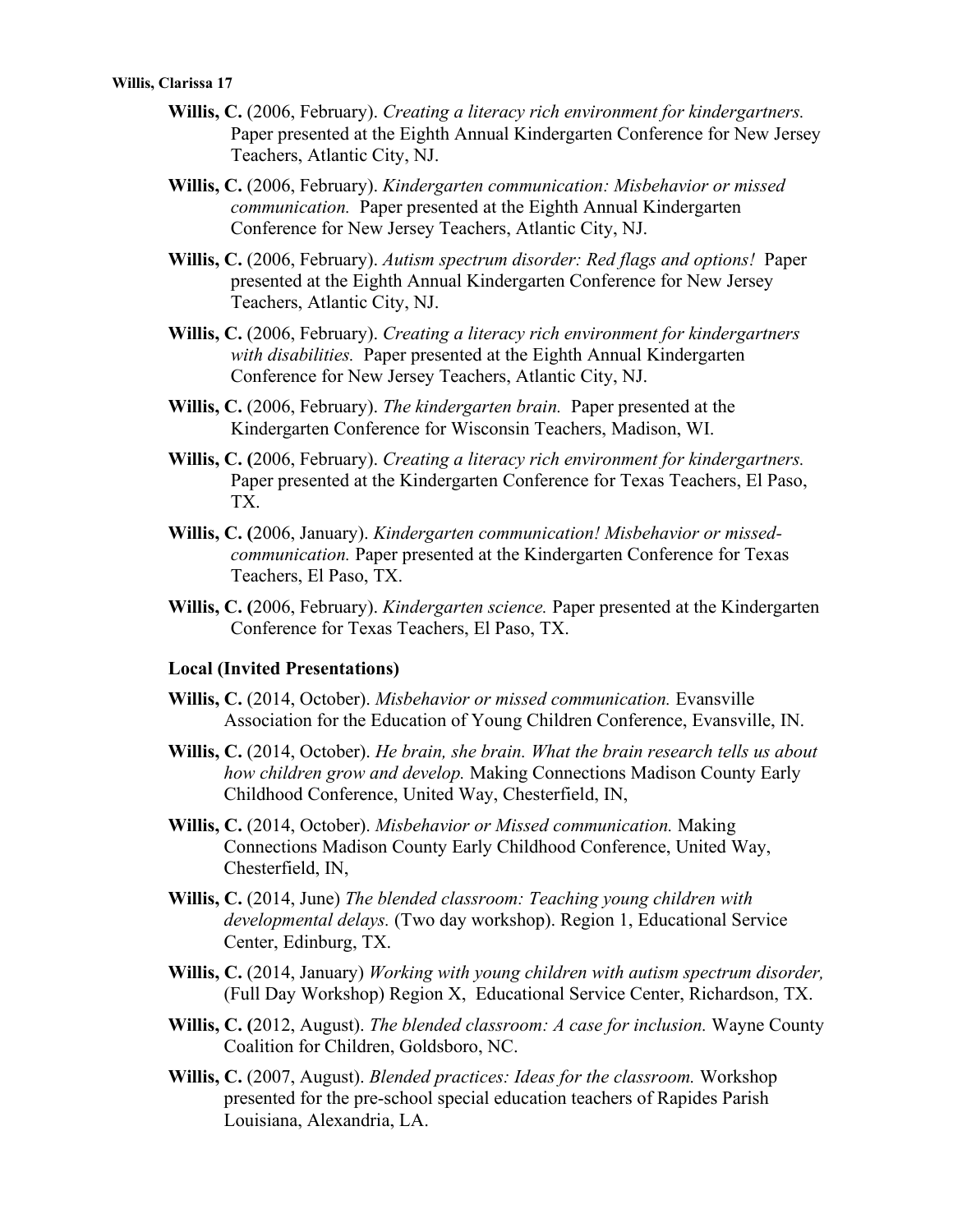- **Willis, C.** (2007, August). *Autism: A lifelong perspective!* Workshop presented for Jefferson County Schools, Dandridge, TN.
- **Willis, C (**2006, August). *All about behavior! Getting ready for a new year.* In-service provided to the Scott County Head Start Staff, Webber City, VA.
- **Willis, C.** (2006, June). *A child's brain! What it the brain research tells us about how to help foster children excel!* Keynote address presented to the East Tennessee Foster Care Training Conference, Johnson City, TN
- **Willis, C.** (2006, June). *Your child's brain! What the brain research tells us about how children learn.* Provider workshop sponsored by Educare, Southeast Missouri State University, Cape Girardeau, MO
- **Willis, C.** (2006, March). *Math begins at home! Fun activities for you and your child.*  Parent workshop sponsored by Region XIV Headstart, Abilene, TX.
- **Willis, C.** (2006, March). *Science made simple! Fun activities for you and your child.*  Parent workshop sponsored by Region XIV Headstart, Abilene, TX.
- **Willis, C.** (2005, October). *Parents and teachers: Equal partners!* Workshop presented at the Community of Color Family Conference. Chattanooga, TN.
- **Willis, C.** (2005, September) *Getting off to a great start! Collaboration, consultation and cooperation.* Workshop for preschool special educators, preschool teachers and kindergarten teachers. Alexandria, LA.
- **Willis, C.** (2005, July) *Misbehavior or missed communication: When children with special needs act out!* Workshop presented at the 24th Annual DLM-SRA-McGraw Hill Summer Institute. Dallas, TX.
- **Willis, C.** (2005, July) *Creating a literacy rich environment for all children!* Workshop presented at the 24th Annual DLM-SRA-McGraw Hill Summer Institute. Dallas, TX.
- **Willis, C.** (2005, June) *How children learn: Applying brain research to the early childhood classroom.* Workshop for pre-school teachers sponsored by Region 20 Educational Cooperative. San Antonio, TX.
- **Willis, C. (**2005, March). *The heart-mind connection: What the brain research tells us about how children learn.* Workshop sponsored by the Garrett County Community Action (Head Start) for teachers, para-educators and parents. Oakland, MD.
- **Willis, C. (**2005, March). *The heart-mind connection: What the brain research tells us about how children learn.* Workshop sponsored by the Garrett County Community Action (Head Start) for teachers,and parents. Oakland, MD.
- **Willis, C. (**2005, March). *Misbehavior or missed communication: When children with special needs act out.* Workshop sponsored by the Garrett County Community Action (Head Start) for teachers, para-educators and parents. Oakland, MD.
- **Willis, C. (**2005, March). *Positive discipline: Strategies that work!.* Workshop sponsored by the Garrett County Community Action (Head Start) for teachers, para-educators and parents. Oakland, MD.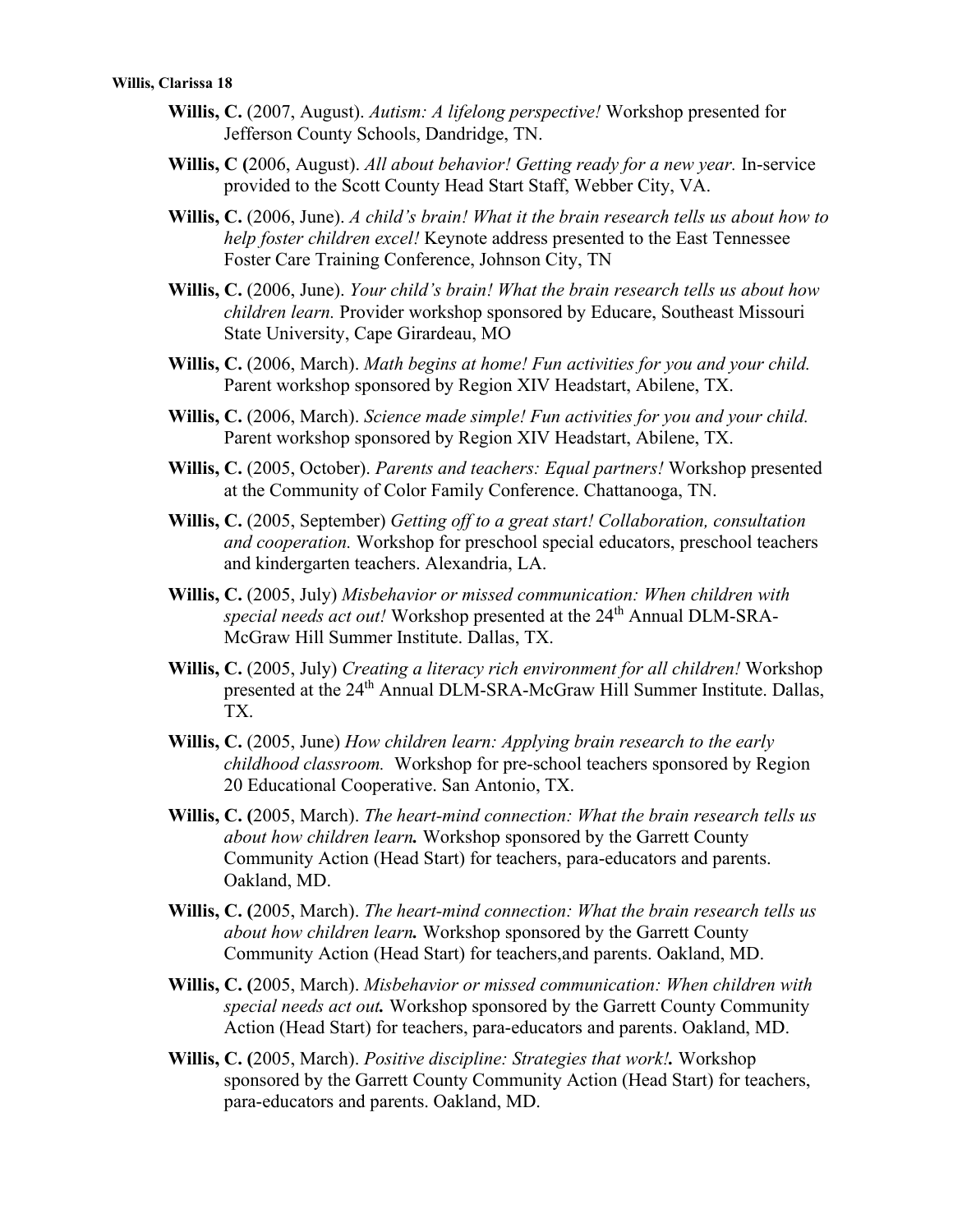- **Willis, C. (**2005, March). *Learning through play.* Workshop sponsored by the Garrett County Community Action (Head Start) for teachers, para-educators and parents. Oakland, MD.
- **Willis, C. (**2005, March) *Math begins at home! Fun activities for you and your child.*  Parent workshop sponsored by Region XIV Headstart, Abilene, TX.
- **Willis, C.** (2005, March) *Science made simple! Fun activities for you and your child.*  Parent workshop sponsored by Region XIV Headstart, Abilene, TX.
- **Willis, C.**, & Little, B. (2002, April). *Project TIES: Toward Inclusion in Early Settings.* Workshop conducted at the Early Childhood/Early Childhood Special Education Teachers In-service, College Station ISD, College Station, TX.
- **Willis C.**, & Little, B. (2002, March). *Project TIES: Toward Inclusion in Early Settings.*  Three-day workshop conducted at the invitation of the Navajo Nation for the Navajo/Hopi Child Care Providers (Head Start), Tuba City, AZ.
- **Willis, C.** (1999, October). *Applications of the new brain research for the Head Start classroom.* Keynote conducted at the Fairfax County Head Start Annual Fall Conference, Fairfax, VA.
- **Willis, C.** (1999, October). *Practical applications of the new brain research: What does it mean for Head Start?* Staff development workshop conducted at the Bucks County Head Start Fall Training, Philadelphia, PA.
- **Willis, C.** (1999, October). *A parent's guide to the new brain research: It's all about time.* Parent workshop conducted at the Bucks County Head Start Parent Meeting, Philadelphia, PA.
- **Willis, C.** (1998, December). *Portfolio based assessment: Uses in the regular and special education classroom.* Workshop conducted for the Russellville Public Schools, ELLA Training Workshop, Russellville, AR.
- **Willis, C**. (1998, December). *Portfolio based assessment.* Russellville Public Schools, ELLA Training Workshop, Russellville, AR.
- **Willis, C.** (1998, June). *Science projects for the early childhood classroom.* DLM-SRA-McGraw Hill, Summer Learning Workshop, Dallas, TX.
- **Willis, C**. (1998, May). *Making kindergarten fun for all learners.* Kinder Care Staff Development Workshop, Chicago, IL.
- **Willis, C.** (1997, October). *Brain development and how it relates to developmentally appropriate practice for all children.* Georgia Association for Young Children, Atlanta, GA.
- **Willis, C**. (1997, September). *Moving and playing!* Early Childhood Association of Florida, Annual Conference, Orlando, FL.
- **Leister-Willis, C**. (1997, July). *Tips for inclusion.* DLM-SRA-McGraw Hill Learning Seminar, Dallas, TX.
- **Leister-Willis, C**. (1997, May). *Southern issues and perceptions: Public policy concerns for education.* Gulf Coast Conference on Early Intervention, Point Clear, AL.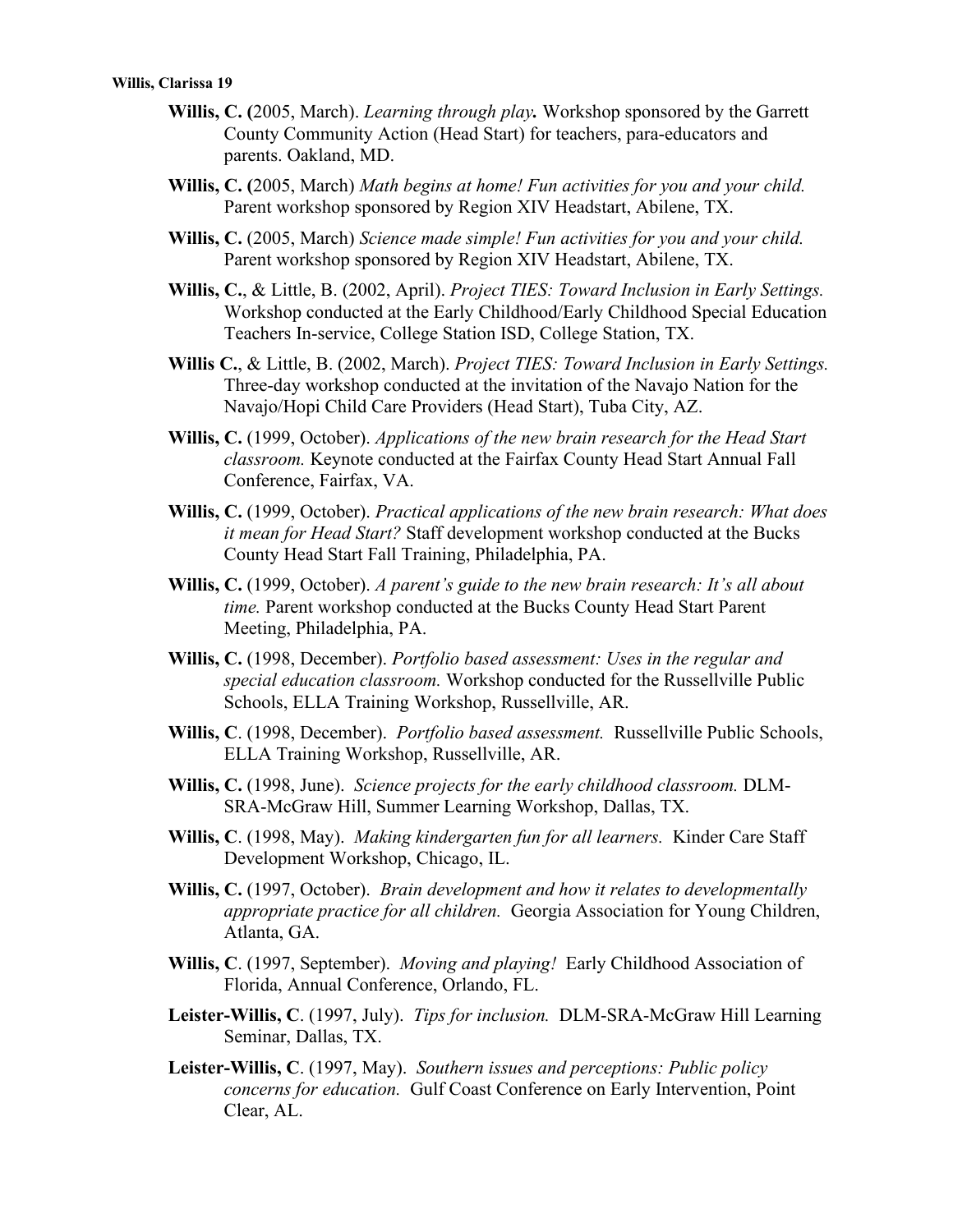- **Willis, C.** (1997, April). *Brain research: Applications for parent-child interaction.*  Keynote conducted at the Danforth Foundation Conference, Beau Bridge, LA.
- **Willis, C.** (1997, March). *Resource conservation: Taking care of tomorrow's leaders.*  Workshop conducted at the Louisiana Tech University Student Chapter, Early Childhood Education Association Annual Conference, Ruston, LA.
- **Willis, C.** (1997, March). *The fourth little pig: Literacy learning in early childhood settings.* Keynote conducted at the Murray State University Child Care Provider Appreciation Dinner, Murray, KY.
- **Leister-Willis, C**. (1996, July). *Behavior management: Time in the time-out syndrome.*  DLM-SRA-McGraw Hill Learning Seminar, Dallas, TX.
- **Leister, C**. (1996, June). *Observation of infants and toddlers: How to listen, watch, and learn.* Patrick Airforce Base, Melbourne, FL.
- **Leister, C.** (1996, May). *Behavior management in the pre-school classroom.*  Oklahoma Head Start Association, Spring Conference, Ada, OK.
- **Leister-Willis, C**. (1996, September). *Getting started: Developing a plan of action for the local association.* Louisiana Association for Early Childhood Development, Fall Retreat, Monroe, LA.
- **Leister-Willis, C**. (1996, August). *Putting all the pieces together: Developing a family friendly plan for all learners.* Alabama Association for the Education of Young Children, Fairhope, AL.
- **Leister, C**. (1995, February). *Children and software: Meeting the needs of the curriculum and providing opportunities for children w Aith development delays.*  Shelby County, TN.
- **Leister, C**. (1995, January). *Using assistive technology with children in a classroom environment.* Bristol, TN.
- **Leister, C**. (1994, August). Workshop: *Assistive technology issues for learners with severe disabilities.* LRE for Life Conference, Gatlinburg, TN.
- **Leister, C.** (1994, June). Workshop: *Assistive technology for children with disabilities.*  Tennessee Early Intervention Project, Knoxvillashville, and Jackson, TN.
- **Leister, C**. (1994, October). *Assistive technology: Expanding the process to include all learners.* Western Tennessee Special Education Director's Fall Retreat, Nashville, TN.
- **Leister, C**. (1994, September). *Assistive technology for teachers: A high tech/low tech alternative.* Jackson Special Education Teachers, Jackson Madison County Schools, Jackson, TN.
- **Leister, C.** (1994, September). *Assistive technology: A process oriented approach.*  Kingsport Special Education Teachers, Kingsport, TN.
- **Leister, C.** (1994, September). *Assistive technology for teachers: A high tech/low tech alternative.* Oakridge Special Education Teachers, Oakridge Public Schools, Oakridge, TN.
- **Leister, C.** (1994, August). *Assistive technology across the lifespan.* LRE for Life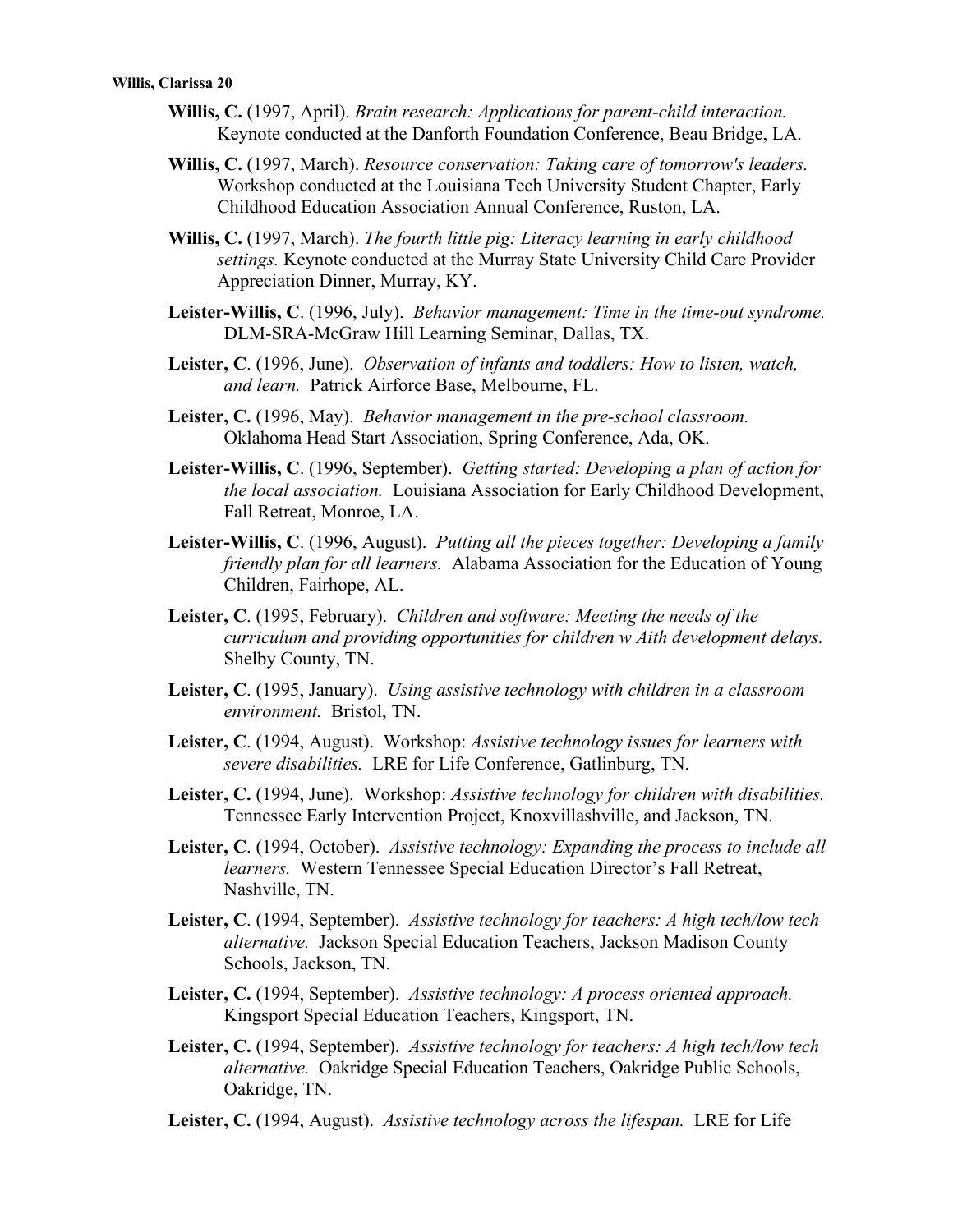Project, Knoxville, TN.

- **Leister, C**. (1994, April). *Behavior disorders in the public school classroom.*  Southeast Community College, Johnson City, TN.
- **Leister, C**. (1994, January). *Communicating with persons with disabilities: Strategies for helping students achieve.* Southeast Community College, Johnson City, TN.
- **Leister, C**. (1990, October). *Understanding non-symbolic communication.* Pulaski County Special School District, Little Rock, AR.
- **Leister, C**. (1990, October). *Planning communication interactions for learners with low incidence disabilities.* Hattiesburg Public Schools, Hattiesburg, MS.

#### V. PUBLICATIONS AND OTHER SCHOLARLY WORK

- A. Curriculum Projects
- **\*Willis, C.** (2019). *Learn Every Day the Preschool Curriculum 2nd Edition. Curriculum Guide.* Kaplan Early Learning Company, Lewisville, NC 160 pages. Chapters written: Introduction, Ten Terrific Tips for Using Learn Every Day the Preschool Curriculum, Building Blocks of Literacy, Children with Special Needs Blending All Learners into a Preschool Setting, Adapting Learn Every Day for Three-Year-Olds.
- **\*Willis, C.** (2019) *Learn Every Day the Preschool Curriculum 2nd Edition. Volume 1.* Kaplan Early Learning Company, Lewisville, NC,316 pages. (12 thematic units with special needs adaptations, second language learner suggestions, ways to manage challenging behaviors, objectives for each developmental domain and research references to support best practices for teachers. Each thematic unit contains five daily lesson plans with activities in each one math, science, literacy, social studies, social emotional development and creative expression. Instructions for teachers, resource books and suggested books to read to children were also included.)
- **\*Willis, C.** (2019) *Learn Every Day the Preschool Curriculum 2nd Edition. Volume 2.* Kaplan Early Learning Company, Lewisville, NC, 319 pages. (12 thematic units with special needs adaptations, second language learner suggestions, ways to manage challenging behaviors, objectives for each developmental domain and research references to support best practices for teachers. Each thematic unit contains five daily lesson plans with activities in each one math, science, literacy, social studies, social emotional development and creative expression. Instructions for teachers, resource books and suggested books to read to children were also included.)
- **\*Willis, C**. (2019) *Learn Every Day the Preschool Curriculum 2nd Edition. Volume 3.* Kaplan Early Learning Company, Lewisville, NC, 352 pages. (12 thematic units with special needs adaptations, second language learner suggestions, ways to manage challenging behaviors, objectives for each developmental domain and research references to support best practices for teachers. Each thematic unit contains five daily lesson plans with activities in each one math, science, literacy, social studies, social emotional development and creative expression.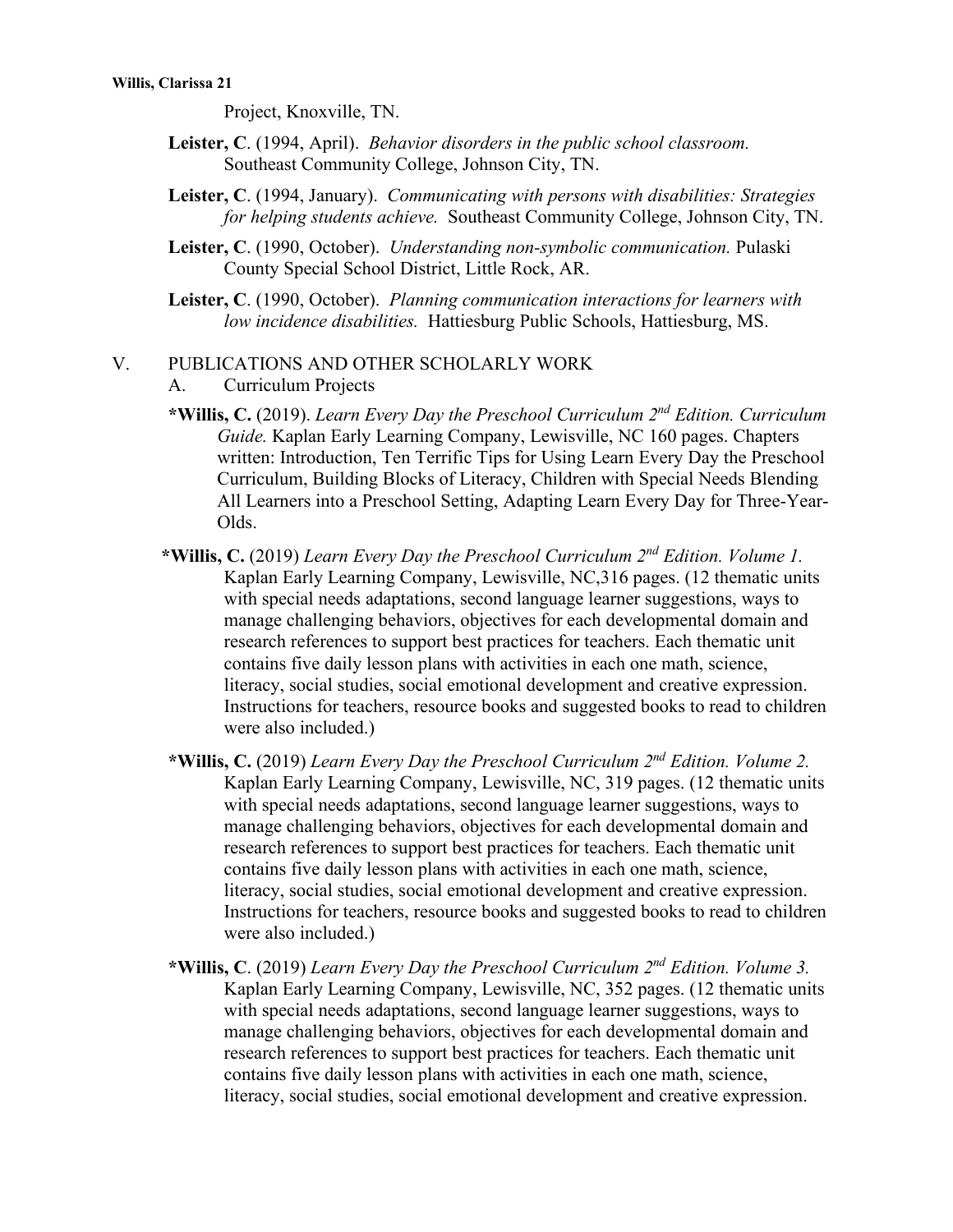- \***Willis, C. (2019)** *Learn Every Day the Program for Infants, Toddlers and Twos 2nd Edition. Program Guide,* Kaplan Early Learning Company, Lewisville, NC, 196 pages. Chapters written: Introduction, Infants Toddlers and Twos with Special Needs, What the Brain Research Tells Us: Babies are Born Ready to Learn, Let's Talk: Communication.
- **\*Willis, C. (2019)** *Learn Every Day the Program for Infants, Toddlers and Twos 2nd Edition. Volume 1,* Kaplan Early Learning Company, Lewisville, NC, 274 pages. Wrote the introduction and teacher notes for 14 chapters including research citations and wrote approximately 50 domain specific activities for infants. Edited entire book for consistency and developmentally appropriateness.
- **\*Willis, C. (2019)** *Learn Every Day the Program for Infants, Toddlers and Twos 2nd Edition. Volume 2,* Kaplan Early Learning Company, Lewisville, NC, 274 pages. Wrote the introduction and teacher notes for chapters related to each domain including research citations and wrote approximately 50 domain specific activities for toddlers. Edited entire book for consistency and developmentally appropriateness.
- **\*Willis, C. (2019**) *Learn Every Day the Program for Infants, Toddlers and Twos 2nd Edition. Volume 3,* Kaplan Early Learning Company, Lewisville, NC, 274 pages. Wrote "Setting the Stage for Older Toddlers and Twos" and Six thematic units for older toddlers and two-year-olds. Wrote 45 activities for each unit and added research citations for entire book.
- **Willis, C.,** Tong, L. & Gilliam, W. (2018). *Learn Every Day the Preschool Curriculum for China*, Dolphin Media, People's Republic of China.
- Tong, L. & **Willis, C.** (2015). *Learn Every Day: The Preschool Curriculum (Yale-China Version Prototype). Volume 1.* Zigler Center for Public Policy, Yale, University.
- **Willis, C.** (2013)*Learn Every Day with Infants and Toddlers* (Primary Author)*,* Kaplan Early Learning Company, Lewisville, NC
- **Willis, C.** (2012) *Learn Every Day: The Preschool Curriculum* (Primary Author)*,* Kaplan Early Learning Company, Lewisville, NC.
- **Willis, C.** (2010) *Frog Street: Pre-K Curriculum.* (Contributing author) Wrote special needs adaptations for all lessons. Frog Street Press, Dallas, TX.
- **Willis, C.** (2009) *Big Day for Pre-K.* (Contributing author) Wrote training piece on literac*y.* Scholastic, New York, NY.
- B. Refereed Journals
- Berridge, G.& **Willis, C.** (in press). Job satisfaction in U.S. public schools. *International Journal of Social Policy and Education.*
- Colson, T., **Willis, C**.& Satterfield, S. (2018) Strategic teacher compensation: The effects on teacher quality. *E-Journal of Educational Policy*.
- Berridge, G. Colson, T., Frimming, R., Sparks, K., & **Willis, C.** (2017) Pre-service teachers and self- Efficacy: A study in contrast. *Discourse and Communication*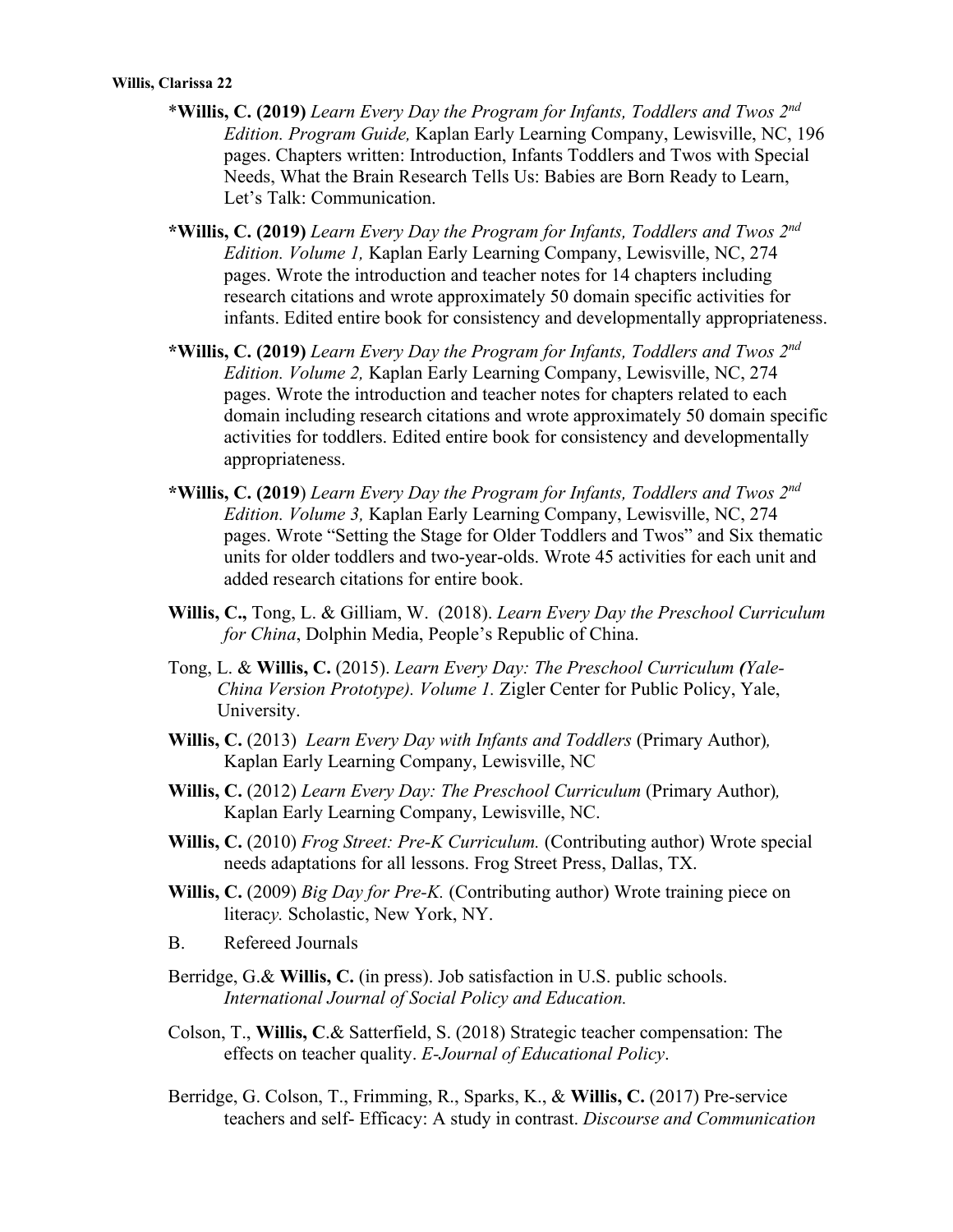*for Sustainable Education. \*authors alphabetized at request of Journal.*

- Berridge, G., Goebel, V., & **Willis, C.** (2016). Unsung heroes: Teachers speak out about teaching, learning and job satisfaction. *International Journal of Global Education, 5*(2). 17-27.
- Berridge, G., Eggers-Saxby, L, Sparks, K., & **Willis, C.** (2015). Personal Reading strategies of college freshmen placed in a developmental reading class. *International Journal of Global Education, 4*(3). 21-33.
- Willis, C. (2015, Winter) Building social competence for children with special needs. *Early Years the Journal of the Texas Association for the Education of Young Children, (36), 1. 20-24.*
- **Willis, C.** (2014 Spring). Learning the infant, toddler way! *Milestones the North Carolina Journal for the Education of Young Children,* 11-14.
- **Willis, C.** (2013 Winter). Learn Every Day quality environments for all children. *Milestones the North Carolina Journal for the Education of Young Children.* 6-8.
- **Willis, C.** (2012). Supporting children with autism spectrum disorder*. Teaching Young Children (5)4,* 8-11.
- **Willis, C.** & Schiller, P. (2011). Preschoolers social skills steer life success. *Young Children-the Journal of the National Association for the Education of Young Children.66*(1), 42-49.
- **Willis, C.** (2009). Children with autism spectrum disorder: Strategies that work!, *Young Children-the Journal of the National Association for the Education of Young Children.*64(1), 81-88.
- Schiller, P.,& **Willis, C.A**. (2008). Of Primary Interest. Using brain-based teaching strategies to create supportive early childhood environments that address learning standards. *Young Children, The Journal of the National Association for the Education of Young Children. 63(*4), 52-55.
- **Willis, C.** (2004). Children with special needs and grief: Suggestions for caregivers. *Childcare Information Exchange,* 172, 20-24.
- **Willis, C.** (2002). The grieving process in children: Strategies for understanding, educating, and reconciling children's perceptions of death. *Early Childhood Education Journal, 29*(4), 221–226*.*
- **Willis, C.** (2001). Talking to children about death. *Tennessee's Children, Journal of the Tennessee Association for the Education of Young Children*, 14–17.
- **Willis, C.** (1999). Brain research implications for caregivers and teachers*. Viewpoint*, *The Virginia Association for Early Childhood Education, 2*, 1–3.
- **Willis, C.** (1998). Language development: A key to lifelong learning*. Childcare Information Exchange*, *121*, 63–65.
- Schiller, P., **Willis, C.,** & Peck, N. (1997). Kids these days: What Americans really think about the next generation*. Dimensions of Early Childhood, 25*(3).
- **Willis, C.** (1997). Report on White House Conference on brain development: What it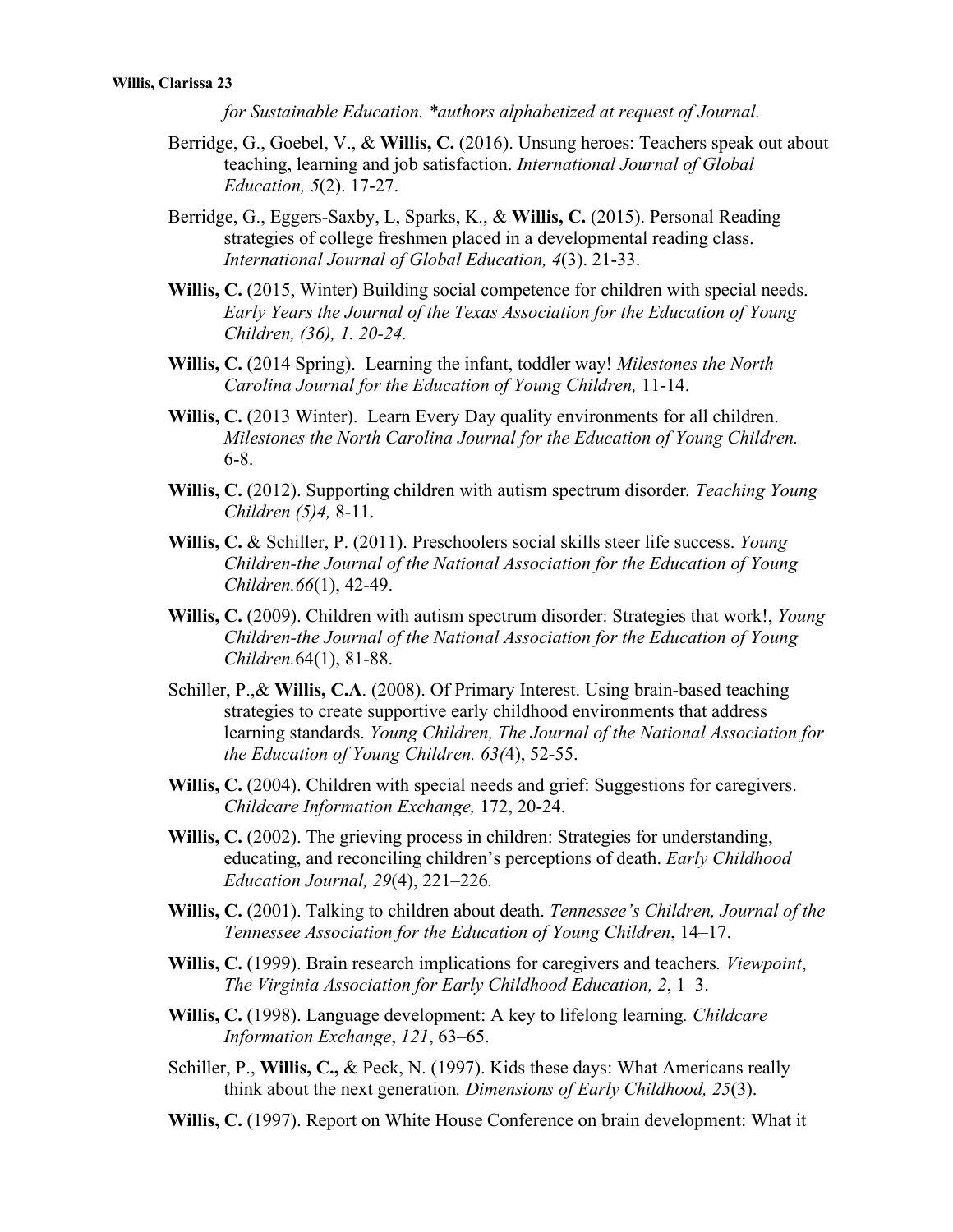tells us about America's youngest children. *Dimensions of Early Childhood, 25*(2), Special Insert.

- **Leister, C**., Langenbrunner, M., & Walker, D. (1995). Pretend play: Opportunities to teach social interaction skills to young children with developmental disabilities. *Australian Journal of Early Childhood, 20*(4), 30–34.
- Walker, D., & **Leister, C.** (1994). Recognition of facial affect cues by adolescents with emotional and behavioral disorders. *Behavioral Disorders, Journal of the Council for Children with Behavioral Disorders, 19*(4), 269–276.
- **Leister, C**., Koonce, D., & Nesbit, S. (1993). Best practices in full inclusion: An update. *Daycare and Early Education, 21*(3), 9–12.
- **Leister, C.** (1993). Innovative teaching in the 90's: Assistive technology and young children with severe disabilities. *Reading Improvement, 30*(3), 134–139.
- **Leister, C.** (1993). Bridges to success: Developing cultural competence in the preschool classroom. *Dimensions of Early Childhood, 21*(2), 13–14.

#### C. Books

#### **1. Primary Author**

- **Willis, C.** (In Press) *Critter invasion.* OGHMA Creative Media, Children's book about helping children cope with anxiety.
- **Willis, C**. (2015). *Teaching young children with autism spectrum disorder Second Edition,* Lewisville, NC: Gryphon House.
- **Willis, C.** (2014) *Creating inclusive learning environments for young children; What to do on morning*. Japanese Edition, farterng.com.tw.
- **Willis, C.** (2013). *Teaching Young Children with Autism (Korean Version).*Sigma Press, Inc.
- **Willis, C.** (2011). *Teaching Young Children with Autism.* A & C Black Publishers, London UK
- **Willis, C.** (2010). *The early childhood classroom.* Frog Street Press, Dallas, Tx.
- **Willis, C.** (2009). *My child has autism.* Beltsville, Md. Gryphon House.
- **Willis, C.** (2009). *Infants and toddlers and twos with special needs.* Beltsville, MD: Gryphon House.
- **Willis, C.** (2008).*Creating inclusive learning environments for young children: What to do on Monday morning!* Thousand Oaks, CA: Corwin Press
- **Willis, C**. (2006). *Teaching young children with autism spectrum disorder.* Beltsville, MD: Gryphon House.
- **Willis, C.** (2005). *Lesson adaptations for children with disabilities*. Worthington, OH: A part of the DLM-Early Childhood Express Curriculum -McGraw Hill.
- **Willis C.,** & Irby, B. (2003)*. Inclusive classrooms resource guide.* Worthington, OH: A part of the DLM-Early Childhood Professional Library published by SRA, a division of McGraw Hill.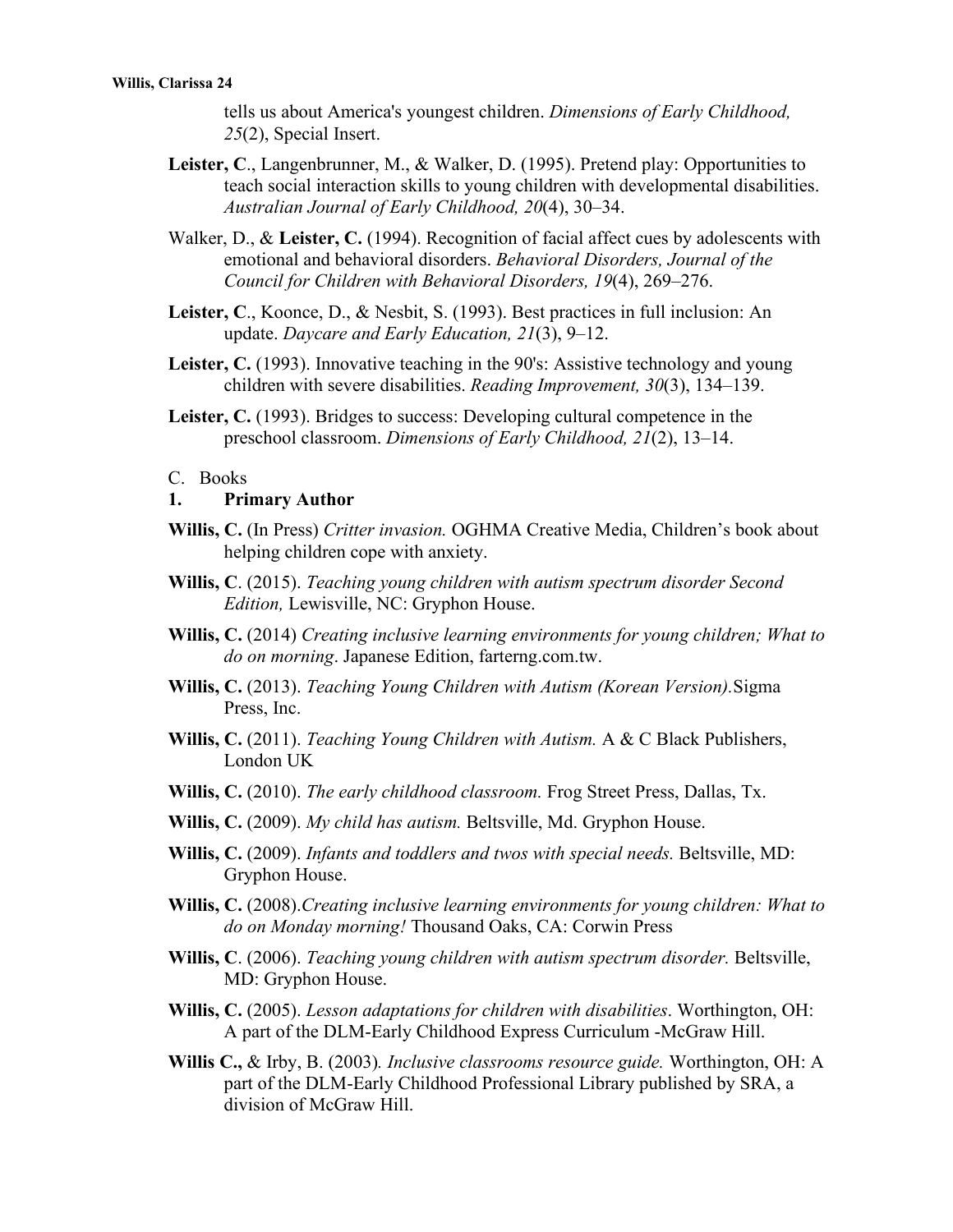- **Willis, C.** & Phipps, P. (2001) *Your child's brain: Food for thought(second edition).*  Little Rock, AR: Southern Early Childhood Association.
- **Willis, C.** (1997). *Your child's brain: Food for thought.* Little Rock, AR: Southern Early Childhood Association.
- **Leister, C.** (1996). *Children with Special Needs.* Worthington, OH: A part of the DLM-Early Childhood Professional Library published by SRA, a division of McGraw Hill.

#### **2. Co-Author**

- Schiller, P. & **Willis, C.** (2008). *Inclusive literacy lessons for early childhood.* Beltsville, MD; Gryphon House.
- Schiller, P., **Willis, C.**, Bartkowiak , R. & Beckett, A. (2006). *School days: Twenty songs and over 250 activities for young children including special needs adaptations.* Beltsville, MD: Gryphon House.
- Schiller, P., **Willis, C.**, Bartkowiak , R.& Beckett, A. (2006). *Bugs, bugs, bugs! Twenty songs and over 250 activities for young children including special needs adaptations.* Beltsville, MD: Gryphon House.
- Schiller, P., **Willis, C.** , Bartkowiak, R. & Beckett, A. (2006). *Critters and company: Twenty songs and over 250 activities for young children including special needs adaptations.* Beltsville, MD: Gryphon House.
- Schiller, P., **Willis, C.,** Bartkowiak, R., & Beckett, A. (2006). *Fabulous food: Twenty songs and over 250 activities for young children including special needs adaptations.* Beltsville, MD: Gryphon House.
- Schiller, P., **Willis, C.,** Bartkowiak, R. & Beckett, A. (2006). *Honk, honk, rattle, rattle: Twenty songs and over 250 activities for young children including special needs adaptations.* Beltsville, MD: Gryphon House.
- Schiller, P., **Willis, C.,** Bartkowiak, R. & Beckett, A. (2006). *Me, my family and friends: Twenty songs and over 250 activities for young children including special needs adaptations.* Beltsville, MD: Gryphon House.
- Schiller, P., **Willis, C.** Bartkowiak, R. & Beckett, A. (2006). *Bountiful earth: Twenty songs and over 250 activities for young children including special needs adaptations.* Beltsville, MD: Gryphon House.
- Schiller, P., **Willis, C.** Bartkowiak, R., & Beckett, A. (2006). *Wild, wild west! Twenty songs and over 250 activities for young children including special needs adaptations.* Beltsville, MD: Gryphon House.
- D. Book Chapters
	- **Willis, C.** (2016) *Children with difficult temperament.* Encyclopedia of Contemporary Early Childhood Education. (D. Couchenour & K. Chrisman Eds.) Thousand Oaks, CA: Sage Publishing Company
	- **Willis, C**. (2016). *Strategies for Teen Parents.* Encyclopedia of Contemporary Early Childhood Education. (D. Couchenour & K. Chrisman Eds.) Thousand Oaks, CA: Sage Publishing Company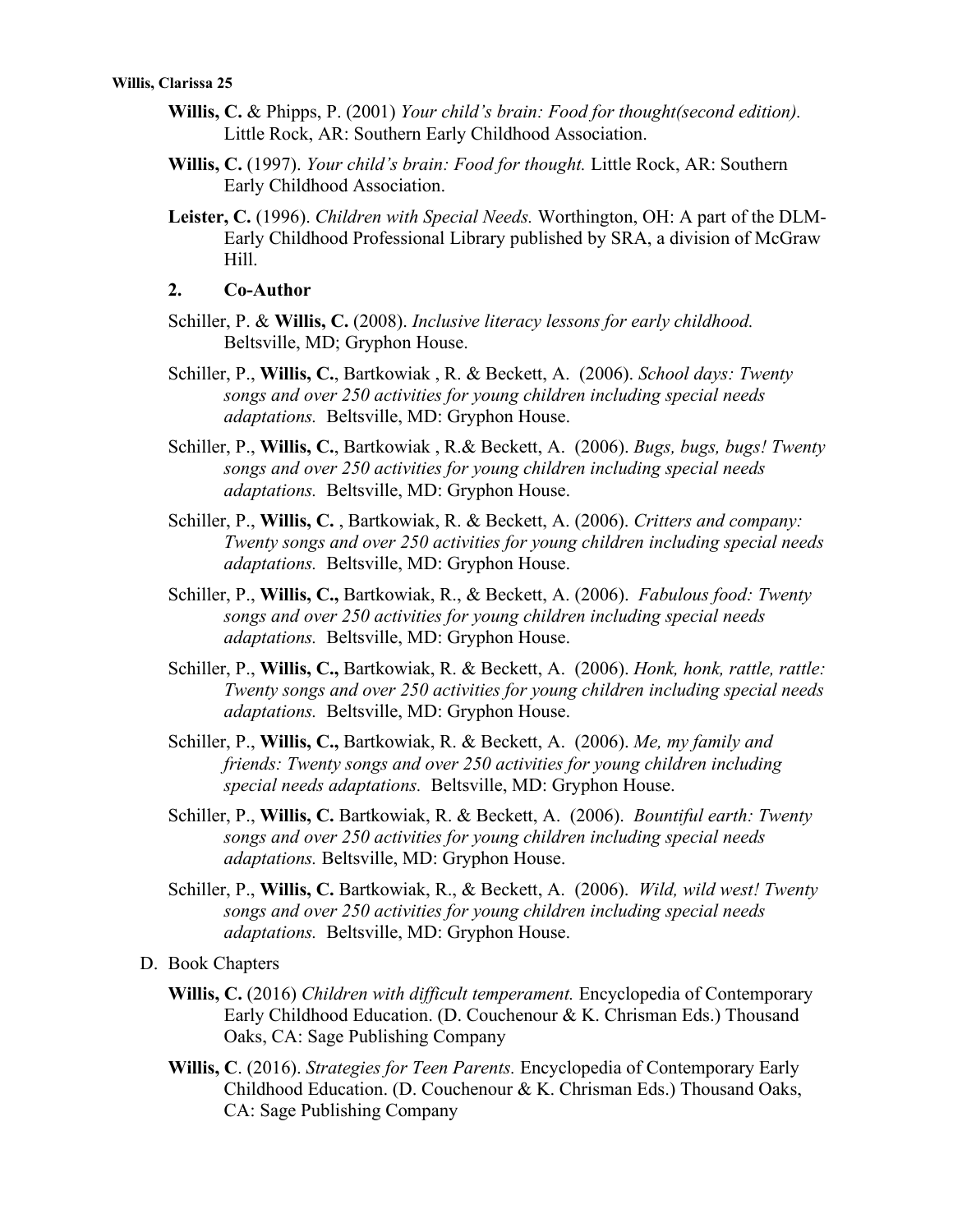- **Willis, C**. (2016) *The Americans with Disabilities Act.* Encyclopedia of Contemporary Early Childhood Education. (D. Couchenour & K. Chrisman Eds.) Thousand Oaks, CA: Sage Publishing Company.
- E. Other Publications (Non-refereed)
	- **Leister-Willis, C**. (1997-1999). Invited columnist, *Childcare Provider Magazine,*  Bowie, MD.
	- **Leister-Willis, C**. (1995-1997). Arkansas Early Childhood Commission bimonthly newsletter (Editor and major contributor), Little Rock, AR.
	- **Willis, C.** (1995). Moving and playing: A parent's guide to a healthy child. (Brochure disseminated nationally to parents, over 50,000 printed and sold). Southern Early Childhood Association, Little Rock, AR.
	- **Leister, C**., Hollingshead, L., Stremel, K., & Bennett, T. (1992). Their future is in our hands: A resource guide for families of children with disabilities.
	- Stremel, K., Molden, V., **Leister, C.,** Matthews, J., Wilson, R., Goodall, D., & Holston, J. (1990). Communicating systems and routines: A decision making process.
	- Stremel, K., Wilson, B., **Leister, C**., & Holston, J. (1992). Communicating with children who are deaf and blind: A resource manual.
	- E. Review/Editorial Work

Reviewer *Dimensions of Early Childhood.* The journal of the Southern Early Childhood Association 2015-2017 Paid book reviewer for Delmar Publishing 1994, 1995, 1996.

#### VI. GRANTS FUNDED

- **Willis, C.** (2013). Building Capacity for a Brighter Tomorrow: Youth Build and USI Partnership for Student Retention and Improvement, University of Southern Indiana Applied Faculty Outreach and Engagement Award. Funded May 1, 2014-October 1, 2014. (\$4,000)
- **Willis, C**. (2008) Autism Inclusion in East Tennessee. Teacher Quality Enhancement Grant, Tennessee Higher Education Commission. Funded, January 1, 2008- September 30, 2008. (\$66,000).
- **Willis, C.** (2007). State of Tennessee Student Improvement Grant (GSIG), a Federal Project to Systematically Compliment Early Reading First. . Subcontract with the State of Tennessee (Special Education) to provide training for pre-school children at risk for failure and to serve on the GSIG steering committee. Funded July 1, 2007-August 31, 2008. (\$250,836).
- **Willis, C.** (2006). Tennessee's Early Intervention System (District 1). Funded by the State of Tennessee (Special Education) Part C- Funds. Funded July 1, 2007- September 30, 2007. (\$433,000).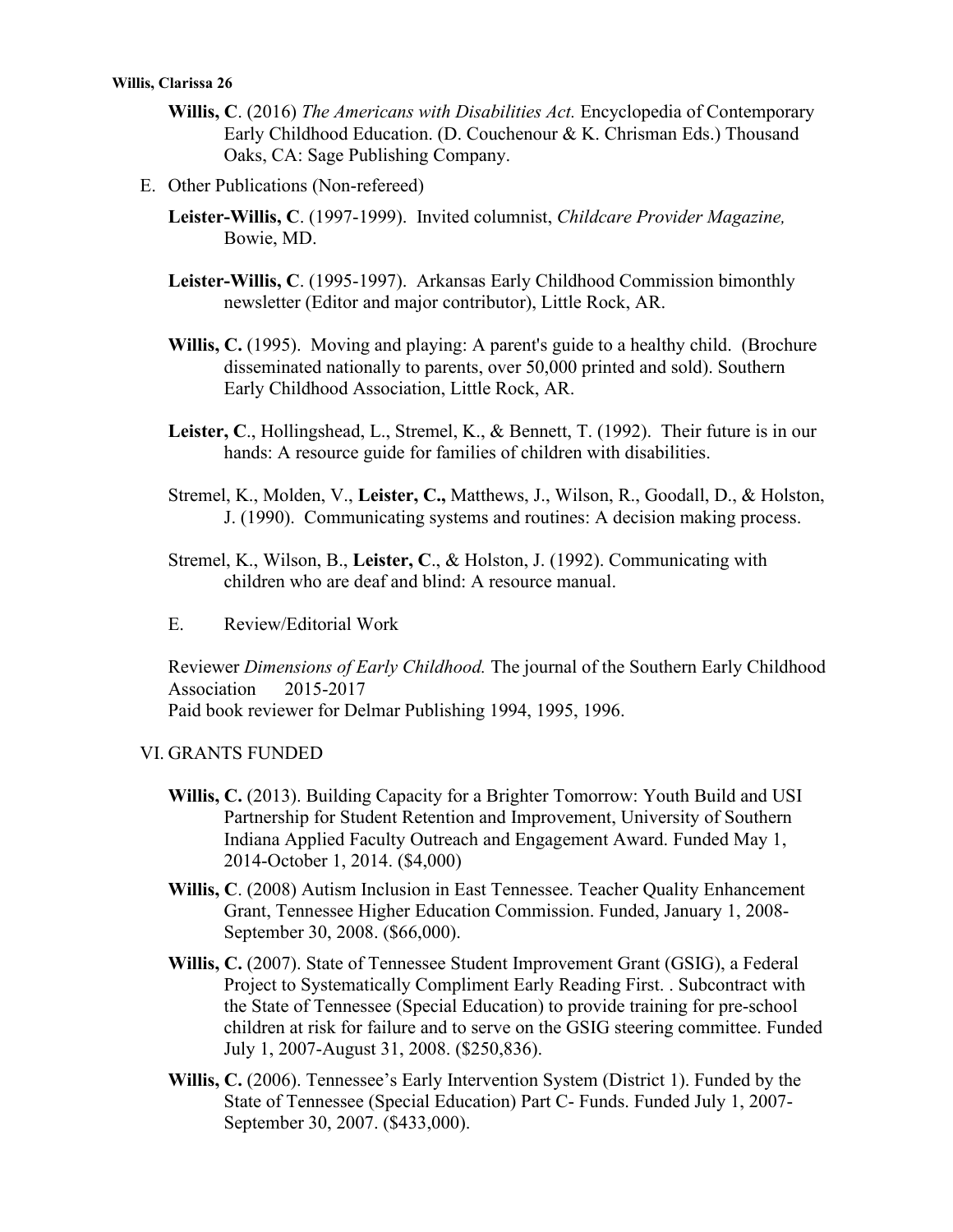- **Willis, C**. (2006). Tennessee's Early Intervention System (Statewide Technical Assistance Project). Funded by the State of Tennessee (Special Education) Part C- Funds. Funded July 1, 2006-June 30, 2007. (\$256,611).
- **Willis, C.** (2007) Expanding Horizons Early Intervention System for Rural Appalachia. Funded by the Department of Mental Retardation Services (DMRS) and the Tennessee State Department of Education. Funded July 1, 2007-June 30, 2008. (\$355,000).
- **Willis, C.** (2007) Autism Inclusion in East Tennessee. Teacher Quality Enhancement Grant, Tennessee Higher Education Commission. Funded, January 15, 2007- September 30, 2007. (\$50,000).
- **Willis, C.** (2006). Autism Inclusion in East Tennessee. Teacher Quality Enhancement Grant, Tennessee Higher Education Commission. Funded, January 15, 2006- September 30, 2006. (\$66,526).
- Willis, C. (2006) Expanding Horizons Early Intervention System for Rural Appalachia. Funded by the Department of Mental Retardation Services (DMRS). Funded July 1, 2006-June 30, 2007. (\$55,000).
- **Willis, C.** (2006). State of Tennessee Student Improvement Grant (GSIG), a Federal Project to Systematically Compliment Early Reading First. Subcontract with the State of Tennessee (Special Education) to provide training for pre-school children at risk for failure and to serve on the GSIG steering committee. Funded July 1, 2006-June 30, 2007. (\$250,836).
- **Willis, C.** (2006). Tennessee's Early Intervention System (District 1). Funded by the State of Tennessee (Special Education) Part C- Funds. Funded July 1, 2006-June 30, 2007. (\$1,106,108).
- **Willis, C**. (2006). Tennessee's Early Intervention System (Statewide Technical Assistance Project). Funded by the State of Tennessee (Special Education) Part C- Funds. Funded July 1, 2006-June 30, 2007. (\$256,611).
- **Willis, C.** (2005). East Tennessee Autism Training Project. Teacher Quality Enhancement Grant, Tennessee Higher Education Commission. Funded, January 15, 2005-September 30, 2005. (\$55,533).
- Willis, C. (2005) Expanding Horizons Early Intervention System for Rural Appalachia. Funded by the Department of Mental Retardation Services (DMRS). Funded December 1, 2004-June 30, 2006 (\$65,000).
- **Willis, C.** (2005). State of Tennessee Student Improvement Grant (GSIG), a Federal Project to Systematically Compliment Early Reading First. . Subcontract with the State of Tennessee (Special Education) to provide training for pre-school children at risk for failure and to serve on the GSIG steering committee. Funded July 1, 2005-June 30, 2006. (\$248,891).
- **Willis, C.** (2005). Tennessee's Early Intervention System (District 1). Funded by the State of Tennessee (Special Education) Part C- Funds. Funded July 1, 2005-June 30, 2006. (\$900,270).
- **Willis, C**. (2005). Tennessee's Early Intervention System (Statewide Technical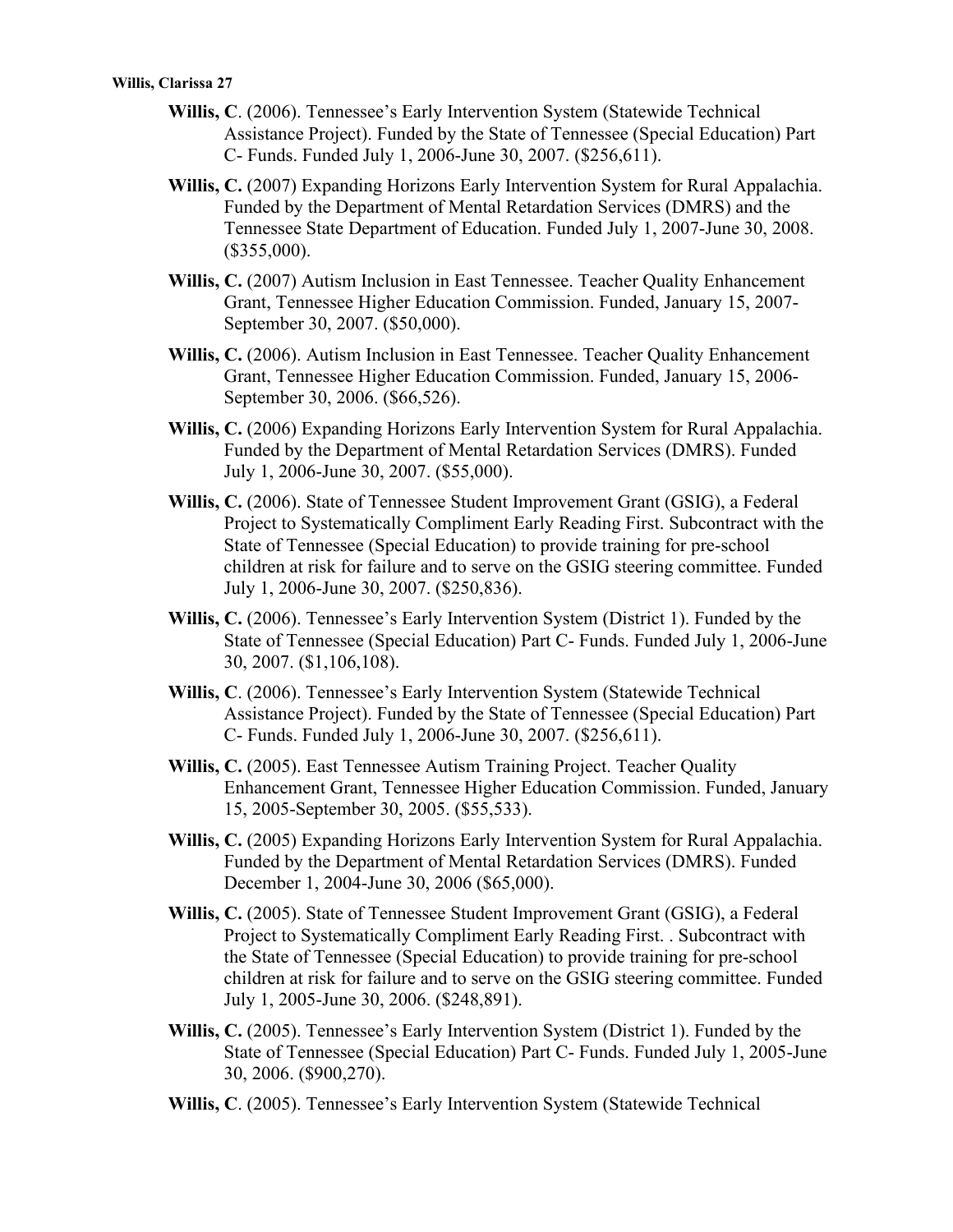Assistance Project). Funded by the State of Tennessee (Special Education) Part C- Funds. Funded July 1, 2005-June 30, 2006. (\$247,851).

- **Willis, C.** (2004). East Tennessee Autism Training Project. Teacher Quality Enhancement Grant, Tennessee Higher Education Commission. Funded, January 15, 2004-September 30, 2004. (\$72,515).
- **Willis, C.** (2004). State of Tennessee Student Improvement Grant (GSIG), a Federal Project to Systematically Compliment Early Reading First. . Subcontract with the State of Tennessee (Special Education) to provide training for pre-school children at risk for failure and to serve on the GSIG steering committee. Funded September 1, 2004-October 31, 2005. (\$109,664).
- **Willis, C.** (2004). Tennessee's Early Intervention System (District 1). Funded by the State of Tennessee (Special Education) Part C- Funds. Funded July 1, 2004-June 30, 2005. (\$1,166,243).
- **Willis, C**. (2004). Tennessee's Early Intervention System (Statewide Technical Assistance Project). Funded by the State of Tennessee (Special Education) Part C- Funds. Funded July 1, 2004-June 30, 2005. (\$394,435).
- **Willis, C.** (2003). East Tennessee Autism Training Project. Teacher Quality Enhancement Grant, Tennessee Higher Education Commission. Funded December 1, 2002-September 30, 2003. (\$69,647).
- **Willis, C.** (2003). Tennessee's Early Intervention System (District 1) funded by the State of Tennessee (Special Education) Part C- Funds. Funded July 1, 2003-June 30, 2004. (\$1,028,429).
- **Willis, C**. (2003). Tennessee's Early Intervention System (Statewide Technical Assistance Project). Funded by the State of Tennessee (Special Education) Part C- Funds. Funded July 1, 2003-June 30, 2004. (\$390,632).
- **Willis, C**. (2002). Tennessee's Early Intervention System (District 1) funded by the State of Tennessee (Special Education) Part C- Funds. Funded July 1, 2002-June 30, 2003. (\$915,933).
- **Willis, C.** (2002). Tennessee's Early Intervention System (Statewide Technical Assistance Project). Funded by the State of Tennessee (Special Education) Part C- Funds. Funded July 1, 2002-June 30, 2003. (\$361,197).
- **Willis, C**. (2001). Project TIES: Toward Inclusion in Early Settings. A Model Demonstration Project sponsored by U.S. Department of Education, Grant Number H024B960032-00. Funded December 14, 2001-December 15, 2002. (\$132,471).
- **Leister, C.** (1995-1997) Arkansas Early Childhood Commission. Received \$35,000 to produce and disseminate a newsletter six times per year to all licensed child care providers in Arkansas.
- **Leister, C.** (1995) Arkansas State Department of Education. Received \$144,000 to create staff development opportunities for public school teachers in grades K-3 in Arkansas.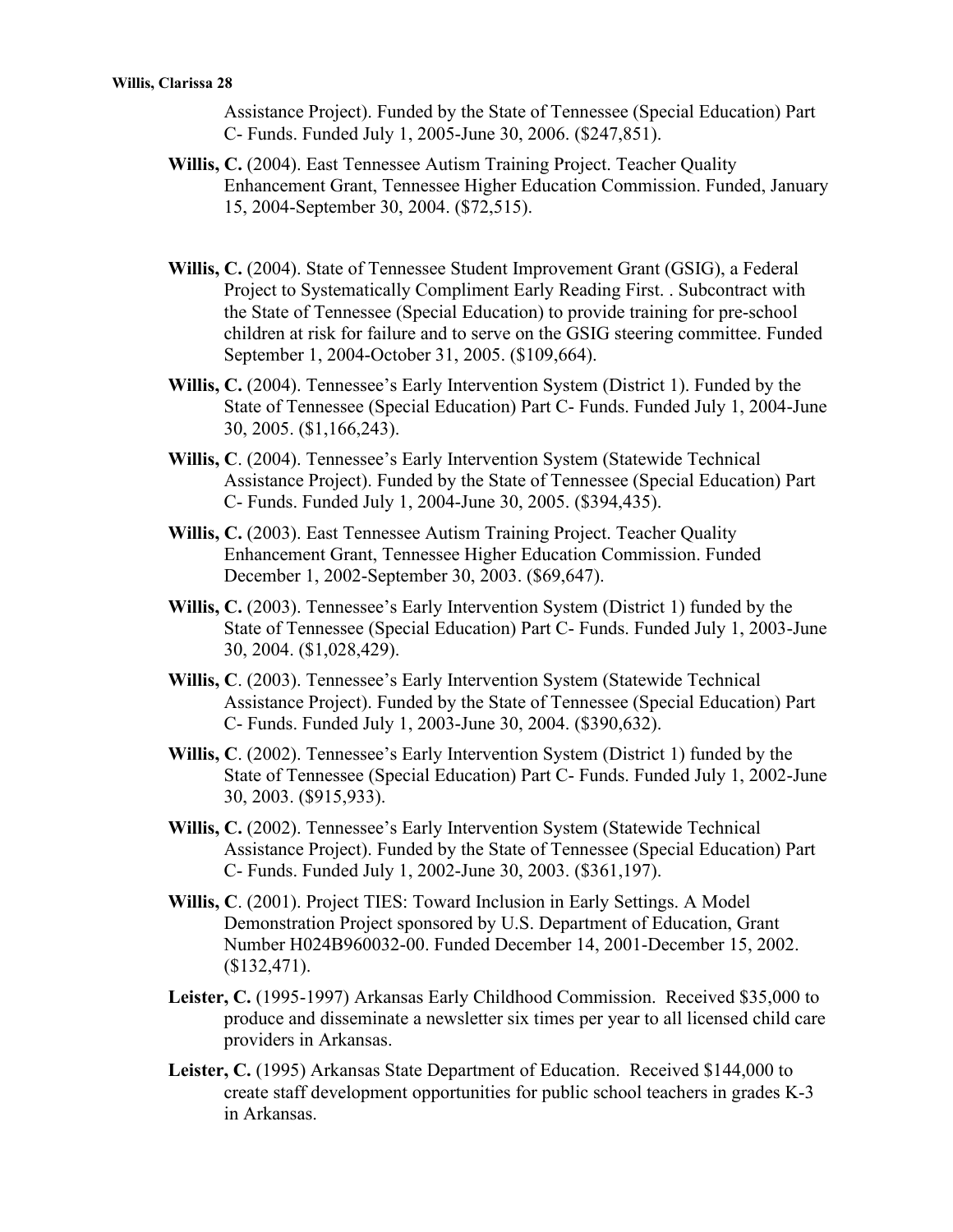- Leister, C. (1994) Tennessee State Department of Education. Received approximately \$60,000 to plan and administer a summer institute for 100 teachers to attend East Tennessee State University for a three week intensive summer workshop.
- Leister, C. (1994) Research and Development Grant, East Tennessee State University. Received \$500 to study the use of computer technology in both regular and special education early childhood public school classrooms.
- **Leister, C.** (1993) Presidential-Grant-In-Aid recipient, East Tennessee State University. Received funds to visit exemplary programs utilizing assistive technology and a feasibility study on implementation of similar programs at ETSU.
- **Leister, C.** (1993) After School Care of Children at Risk for School Failure, Mississippi State Department of Human Services. A grant funded through Federal block grant money to provide students at risk for school failure with after school care and tutoring services.
- **Leister, C.** (1992, 1993) Project Full Inclusion, Mississippi State Department of Human Services. A \$25,000 grant designed to implement inclusive practices for learners with developmental delays at the Center for Child Development located on the campus of the University of Southern Mississippi.
- Stremel, K., Molden, V., **Leister, C.,** Matthews, J., Wilson, R., Goodall, D., & Holston, J. (1990). Dual Sensory Impairments -Communicating systems and routines: A decision making process. Funded by the US Department of Education Special Education Division, September 1990-August 1993, (\$800,000).

#### VII. SPECIAL INVITATIONS AND HONORS

Interviewed and quoted in *Teaching Children with Autism.* Scholastic Instructor. Spring 2015.

Invited Speaker- Zigler Center for Public Policy, Yale University, Yale China Kindergarten Education Project., October 2013, New Haven, CT.

Invited Speaker-People's Republic of China, China Private Preschool Association, November 2011, Kunming, China.

Faculty Research Award, 2005-2006. Clemmer College of Education, East Tennessee State University.

Oxford Roundtable on Special Education, March 23-30, 2003, Jesus College, Oxford, England.

Learning and the Brain Conference, May 7-8, 1999, Harvard University, Boston, MA.

AT&T Technology Conference, June 7-9, 1997, Basking Ridge, New Jersey.

Coalition for America's Children, Steering Committee, 1997.

White House Conference on Early Childhood "What the New Brain Research Tells Us about America's Youngest Children," April 17, 1997, Washington, D.C.

VIII. Professional Affiliations

National Association for the Education of Young Children (NAEYC)

Southern Early Childhood Association (SECA)